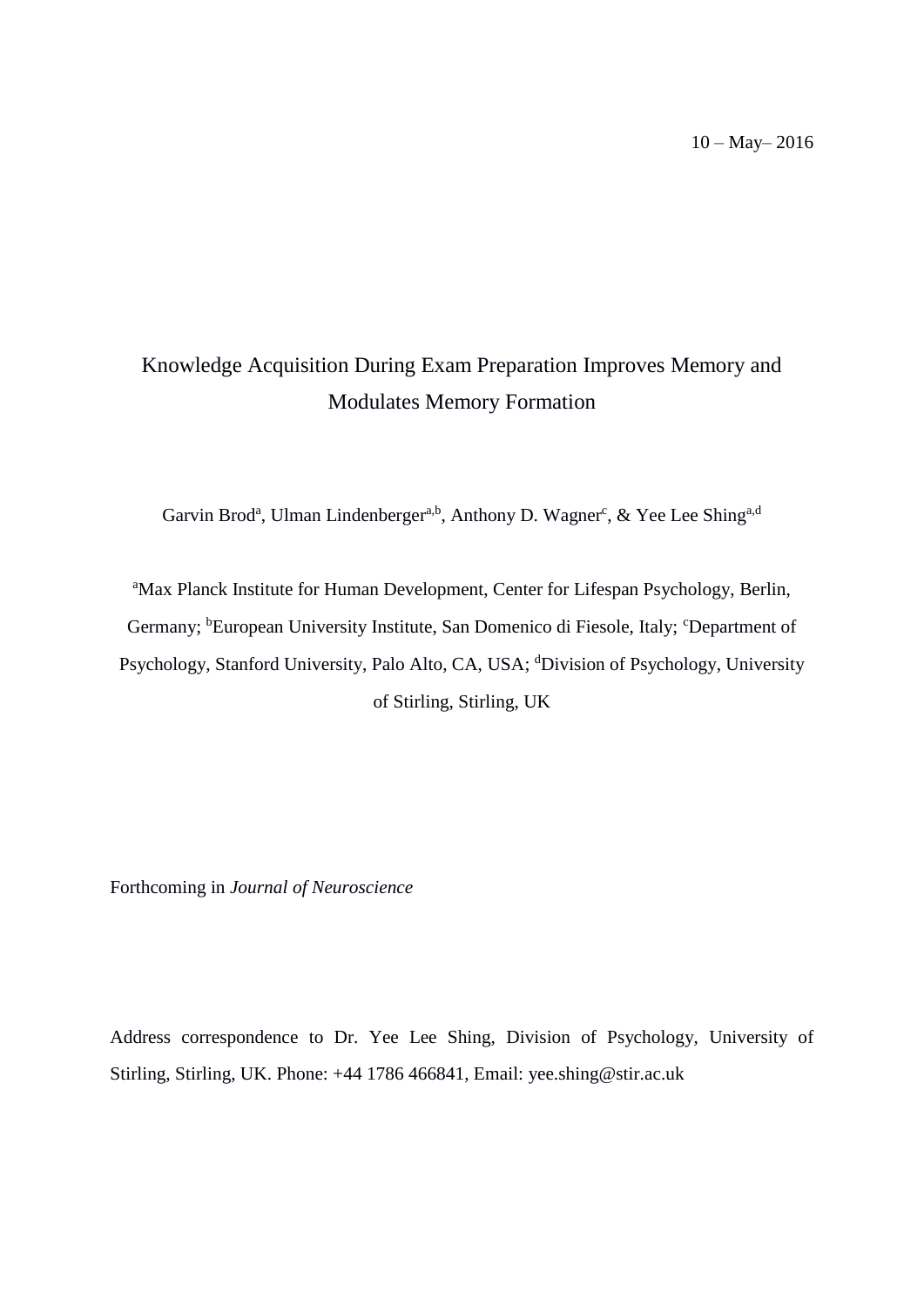According to the schema-relatedness hypothesis, new experiences that make contact with existing schematic knowledge are more easily encoded and remembered than new experiences that do not. Here we investigate how real-life gains in schematic knowledge affect the neural correlates of episodic encoding, assessing medical students three months before and immediately after their final exams. Human participants were scanned with functional magnetic resonance imaging (fMRI) while encoding associative information that varied in relatedness to medical knowledge (face–diagnosis versus face–name pairs). As predicted, improvements in memory performance over time were greater for face–diagnosis (high knowledge-relevance) than for face–name (low knowledge-relevance) pairs. Improved memory for face–diagnosis pairs was associated with smaller subsequent memory effects in the anterior hippocampus, along with increased functional connectivity between the anterior hippocampus and left middle temporal gyrus, a region important for the retrieval of stored conceptual knowledge. The decrease in the anterior hippocampus subsequent memory effect correlated with knowledge accumulation, as independently assessed by a web-based learning platform with which participants studied for their final exam. These findings suggest that knowledge accumulation sculpts the neural networks associated with successful memory formation, and highlight close links between knowledge acquired during studying and basic neurocognitive processes that establish durable memories.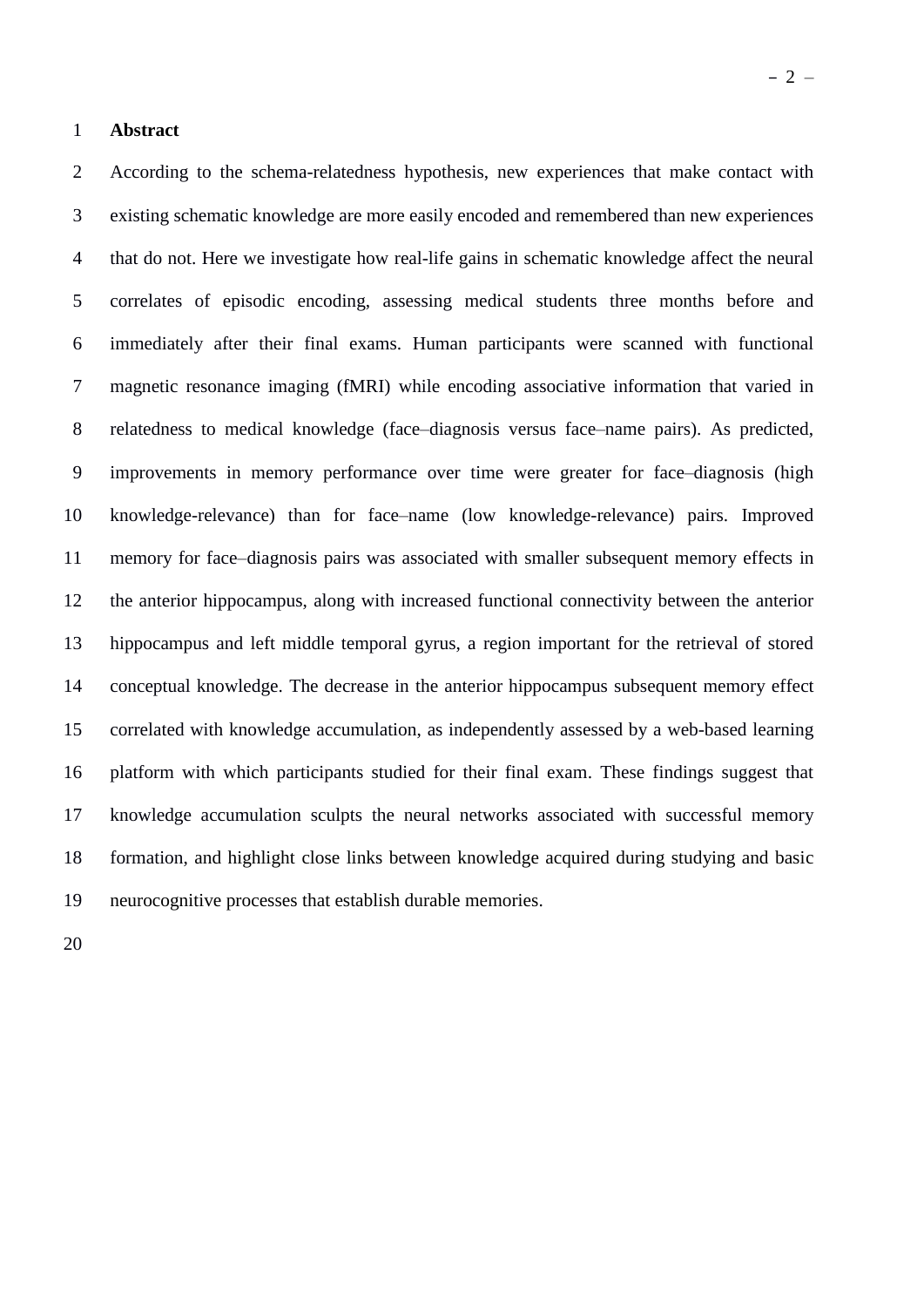# **Significance Statement**

 In a medical students sample, we tracked knowledge accumulation via a web-based learning platform and investigated its effects on memory formation before and after participants' final medical exam. Knowledge accumulation led to significant gains in memory for knowledge- related events and predicted a selective decrease in hippocampal activation for successful memory formation. Furthermore, enhanced functional connectivity was found between hippocampus and semantic processing regions. These findings (i) demonstrate that knowledge facilitates binding in the hippocampus by enhancing its communication with the association cortices, (ii) highlight close links between knowledge induced in the real world and basic neurocognitive processes that establish durable memories, and (iii) exemplify the utility of combining laboratory-based cognitive neuroscience research with real-world educational technology for the study of memory.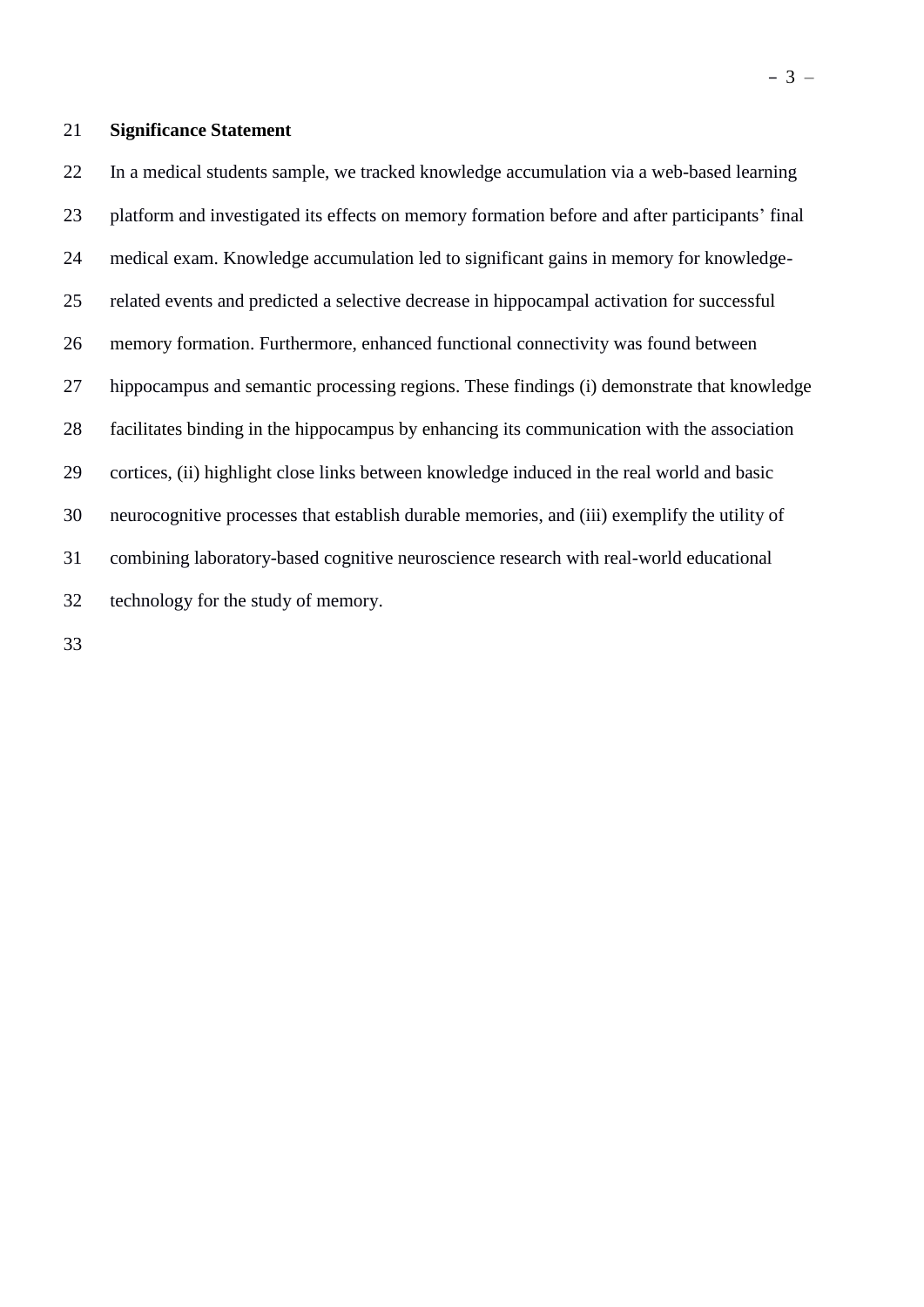Information contained in new experiences is learned more easily when learners can relate the information to their prior knowledge (Bransford and Johnson, 1972). This long-standing observation has commonly been attributed to individuals' ability to assimilate new experiences with existing schemas. Schemas are commonly portrayed as structured associative information, representationally distributed in neocortex, that allows for more elaborative encoding and provides a search frame during retrieval (Bartlett, 1932; Alba and Hasher, 1983; Ghosh and Gilboa, 2014). The integration of new experiences with existing schemas during encoding is associated with activity in anterior parts of the hippocampus (Ranganath and Ritchey, 2012; Poppenk et al., 2013; Schlichting et al., 2015). Connections between newly formed associations and existing schemas presumably facilitate binding in the HC and the integration of these associations into existing knowledge structures (van Kesteren et al., 2012; McClelland, 2013; Preston and Eichenbaum, 2013). Consistent with this framework, studies with rodents have shown that pre-existing neocortical schemas allow rapid integration of new information, as measured by accelerated HC-independence for consolidation of schema-related flavor–place associations, which is absent when connected neocortical regions are blocked (Tse et al., 2007, 2011). However, evidence from human subjects is limited (see van Kesteren et al., 2014, for findings in the parahippocampal gyrus).

 The human anterior HC receives cross-domain inputs mainly from entorhinal cortex and binds these inputs into integrated memory representations (Prince et al., 2005; Davachi, 2006; Zimmer et al., 2006; Liang et al., 2013). HC has long-range connections to a number of neocortical areas, in particular medial prefrontal cortex (mPFC) and lateral temporal regions (Poppenk et al., 2013). Both mPFC and lateral temporal regions, especially the middle temporal gyrus (MTG), are involved in the retrieval of stored conceptual knowledge (Badre and Wagner, 2007; Lau et al., 2008; Binder et al., 2009; Turken and Dronkers, 2011).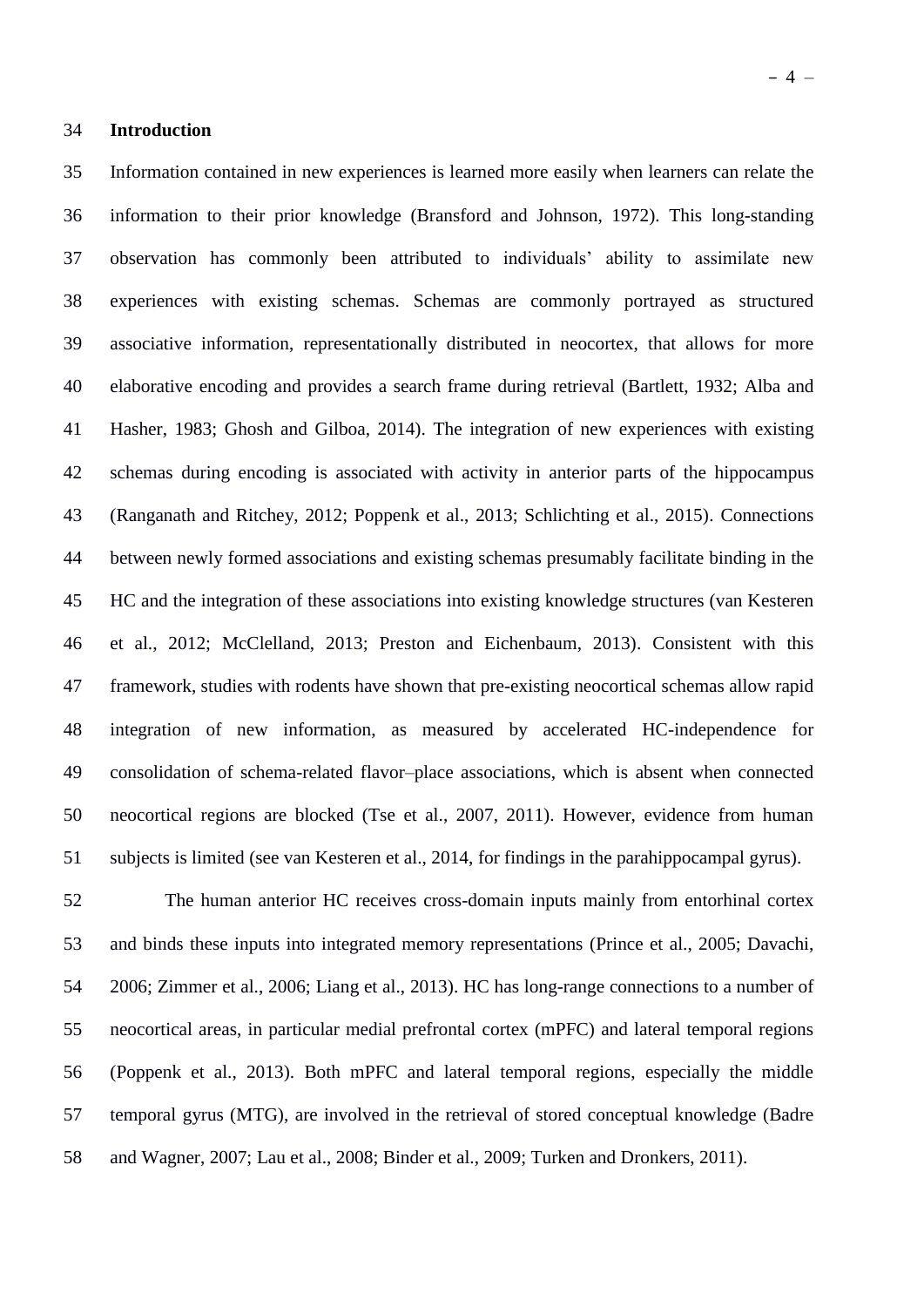An underlying assumption of most work investigating schema effects on memory is that knowledge accumulation in a domain, for example via formalized instruction, should lead to enhanced memorability of new information in the domain, in the sense of a "Matthew effect" (Stanovich, 1986) or cumulative advantage. However, systematic longitudinal studies are needed to strengthen a causal interpretation of the relationship between increasing knowledge and enhanced memory for episodes related to that knowledge, which have been lacking thus far.

 Here, we utilized a real-world educational setting that involved extensive knowledge acquisition to fill this gap. Specifically, we tested a sample of medical students who used a web-based learning platform to prepare for a state-regulated final medical exam. New episodic learning was tested with a face–word associative memory task in two fMRI sessions, one three months before (T1) and one right after the final exam (T2). Critically, half of the faces were paired with medical diagnosis words (*high* relevance of schematic knowledge), while the other half were paired with first names (*low* relevance of schematic knowledge).

 We predicted that, first, knowledge-related facilitation of episodic memory would be greater for high-relevance episodes (face–diagnosis pairs) than for low-relevance episodes (face–name pairs). Second, we predicted that as knowledge was gained (i.e., from T1 to T2), anterior HC activation associated with successful memory formation would decrease. This decrease was predicted to occur in the high-relevance condition only, putatively reflecting facilitated binding due to greater schematic support. Third, we predicted an activation increase in regions associated with the representation of schematic knowledge (Lau et al., 2008; Binder et al., 2009), such as lateral temporal regions, as well as an increase in functional connectivity between anterior HC and lateral temporal regions across time (T1 to T2), particularly for the high-relevance condition. Finally, we examined whether any of these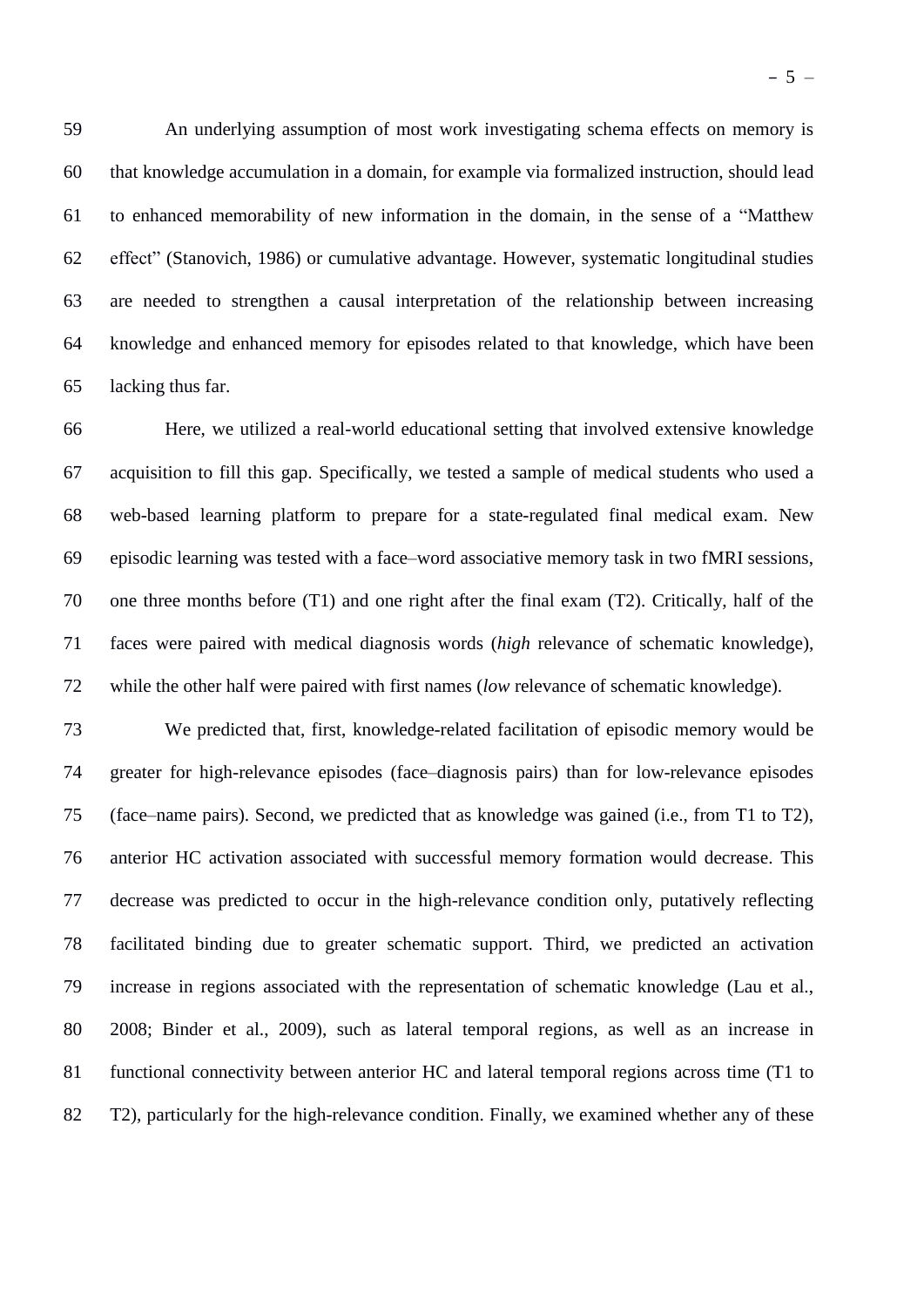predicted changes would be related to individual differences in knowledge increase from T1 to T2, as independently assessed by the web-based learning platform.

### **Materials and Methods**

### **Participants**

 Thirty-five medical students (20 women, age range = 23–29 years, mean age = 25.9 years) who gave written informed consent participated in the study. All participants were right-handed and had no history of psychiatric or neurological disorders. Recruitment took place via e-mails sent out to Berlin-based users of the commercial web-based learning platform AMBOSS, which prepares medical students for their final exam. Participants were paid 76 Euros. Two participants did not return for the second (T2) measurement; data from two further participants were excluded because they did not make proper use of the memory 94 confidence scale (see below), leaving too few remembered trials ( $n \le 10$ ) for analysis. We thus analyzed data from 31 participants. The study also included a control group of 16 medical students (mean age 25.0 years) who were 0.5–1 year prior to taking the final exam to assess changes in brain structure (not reported in this paper, but see behavioral results of the memory task on p. 14). The control group participants were also tested twice in the course of three months, but did not study intensively during this time (which was confirmed via questionnaires), and did not use the web-based learning platform. Ethics approval was obtained from the ethics committee of the German Psychological Society (DGPs).

### **General Design and Procedure**

 Participants were tested twice, once three months prior to their final state-regulated written medical exam (T1), and again shortly after (mean: 11.7 days, range: 1–22 days) their written exam (T2). In between, they intensively prepared for the exam using the web-based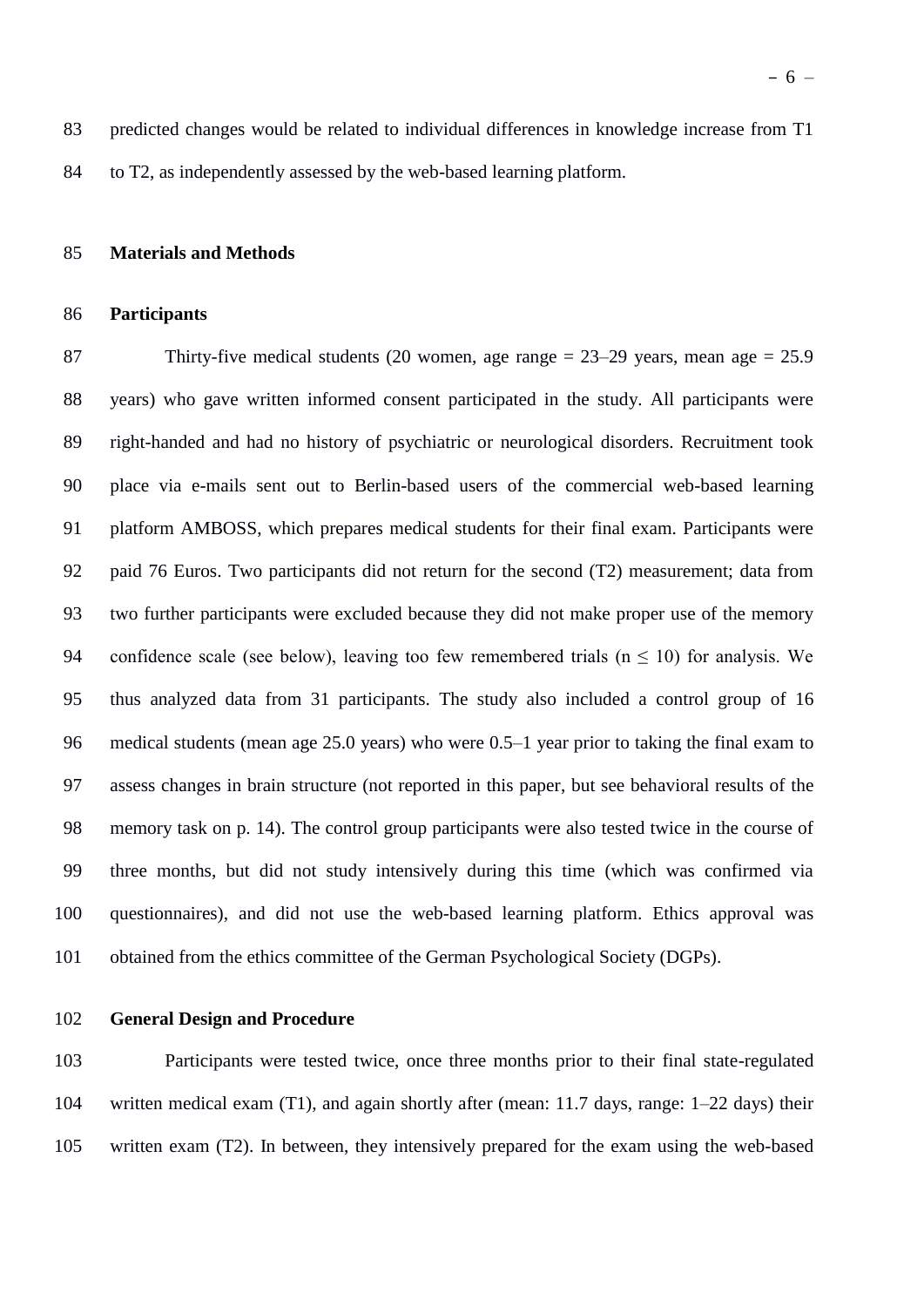learning platform. The exam takes three days (five hours per day) and consists of a total of 320 multiple-choice questions, covering all clinical subjects taught during the final three years of medical school in Germany. On the learning platform, they followed a structured 100-day learning plan that guided them through all of the topics relevant for the final exam. Each learning day consisted of solving exam questions from previous years and reading relevant information (e.g., on symptoms, etiology, epidemiology, pathophysiology) about the medical syndromes and diagnoses covered in the questions. Exam questions were multiple-choice questions with five response options, of which only one was correct. Participants received detailed feedback on their responses. We wish to stress that, although the web-based learning platform was critical in our study design because it allowed close monitoring of knowledge accumulation in our sample, our design does not permit any conclusions about the effectiveness of studying with the platform in comparison to other methods of studying.

## *Measuring Learning Performance and Success*

 We measured participants' learning performance using data provided by the learning platform. We focused on daily measures of the number of questions answered on the platform, and the correctness of the answers (% correct) as a measure of their knowledge. To measure the increase in medical knowledge from T1 to T2, we first calculated, for each individual, the average accuracy (percent correct) for answered questions during the first week of studying on the learning platform (T1 measurement). This score was subtracted from the average percent correct score achieved during the week before the real exam (T2 measurement), in which participants solved mock exams consisting of previously non-studied questions.

 Because the medical students differed in their initial level of knowledge, with some students having high knowledge already at T1 and others lower knowledge, and because there is a finite number of old exam questions, participants' change in accuracy (T2-T1) can be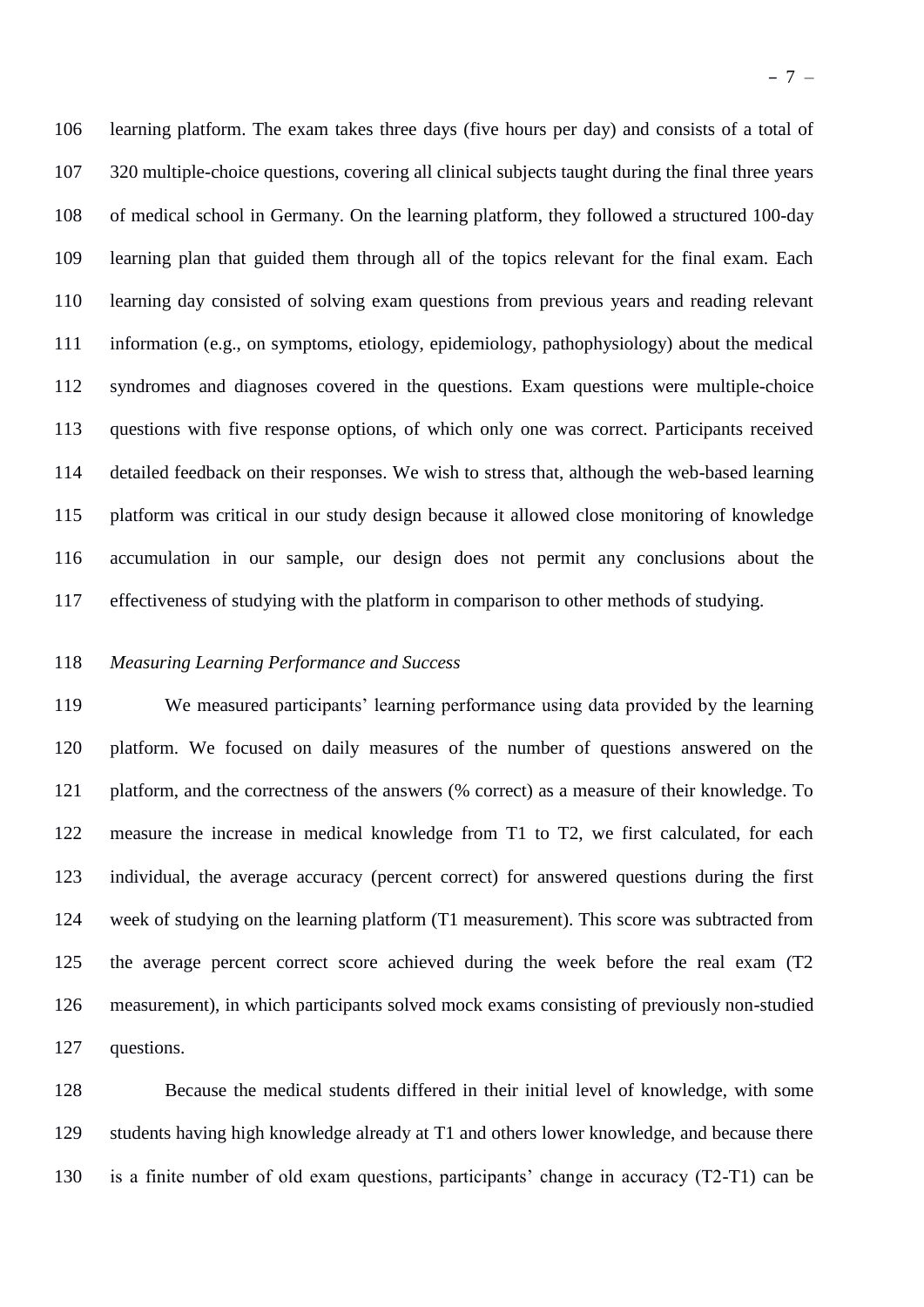expected to negatively correlate with accuracy at T1. This was indeed the case, such that participants who started with high level of knowledge showed less change in accuracy 133 ( $r = -.82$ ,  $p < .001$ ). To control for this negative correlation between change and initial performance on the platform, we used a residualized change score (Cohen et al., 2003). To obtain a validity check of our learning measures, we asked the participants to report their final exam scores.

# *Memory Stimuli, Task, and Behavioral Analyses*

 The encoding phase took place in the MRI scanner and participants were instructed to memorize 140 face–word pairs, in which half of the words were diagnoses and the other half were first names (Figure 1). We predicted that encoding of a face-diagnosis association would activate a medicine-related network of schematic knowledge in the participants, and that this network would increase in strength and connection over the period of intensive learning. Over time, this should then lead to a differential encoding advantage for face–diagnosis over face– name pairs. Two parallel stimulus lists were created to allow counterbalancing across participants and the two study–test fMRI sessions. A total of 140 medical diagnoses and 140 common German first names were used together with 140 neutral face pictures. Each face was pseudorandomly combined with one diagnosis and one name. Thus, while participants saw each face twice, once at T1 and once at T2, they saw each diagnosis and name only once during the whole study. To ensure that our diagnosis stimuli were sensitive to change in knowledge, they were chosen from a wide array of diagnoses relevant for the final exam based on a rating by four recent medical graduates regarding their difficulty and prevalence. Based on these ratings, highly frequent diagnoses (e.g., hypertension) as well as highly similar diagnoses (e.g., Type 1 Diabetes vs. Type 2 Diabetes) were discarded. The face stimuli consisted of pictures of Caucasian young adults taken from the Center for Vital Longevity Face Database (Minear and Park, 2004). Faces and names were matched for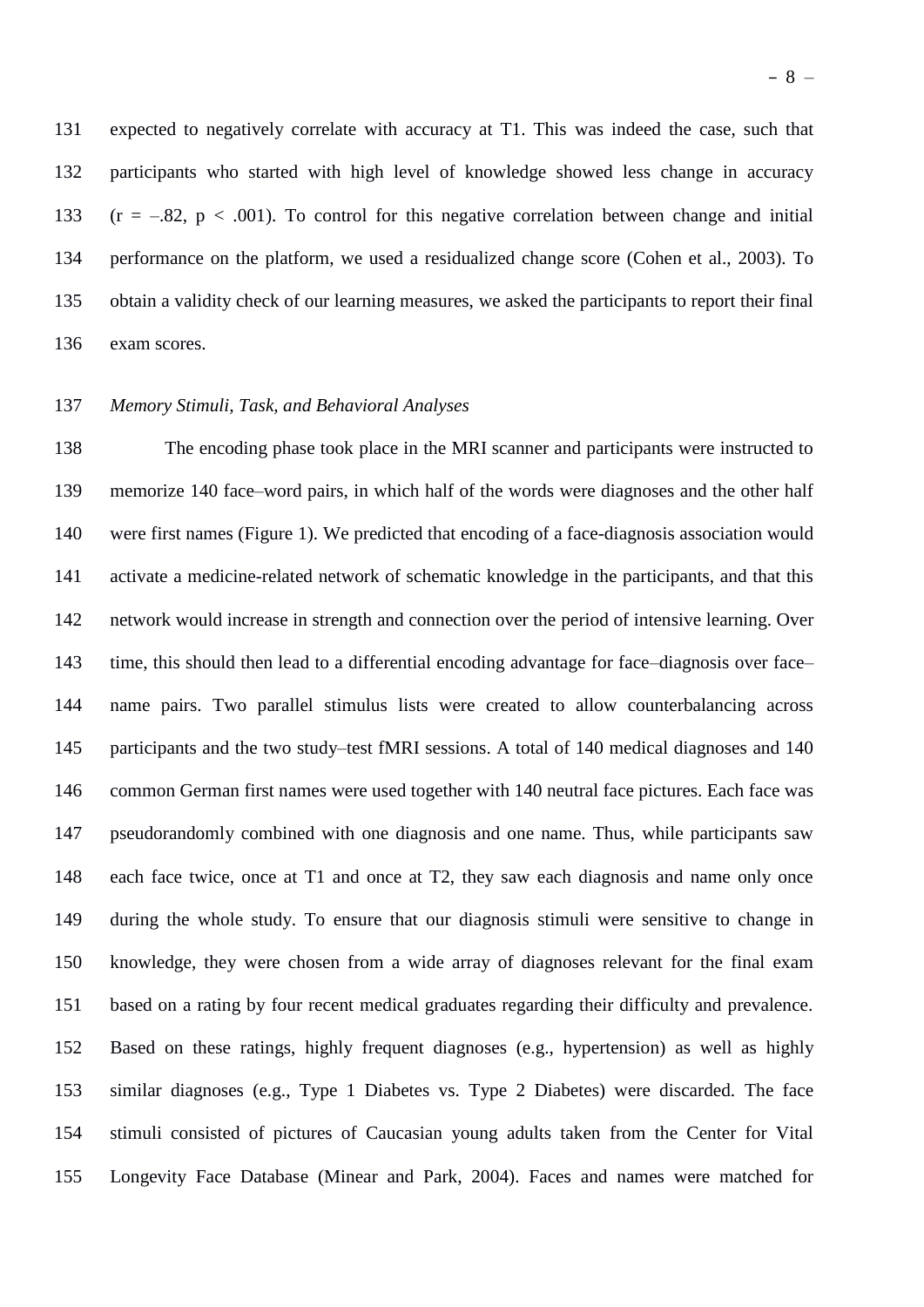gender. To avoid highly implausible face–diagnosis pairs, these pairs were matched for gender (e.g., pre-eclampsia was used only for female faces) as well as age specificity (only diagnoses were chosen that can affect young adults). Face–diagnosis and face–name pairs were presented for 5 seconds each in an interleaved fashion (in pseudorandom order). Trials were separated by a variable fixation cross period of 2–5 seconds (mean: 3.5 seconds). During each session (T1 or T2), there were two experimental blocks, each consisting of 70 trials.

 Before entering the scanner, participants were instructed to try to memorize both the face–diagnosis and face–name pairs equally well and were told that there would be a memory test outside of the scanner. To ensure that the participants were paying attention to the task and to promote elaborative encoding, they were asked to indicate for each face-word pair whether or not the name / diagnosis fit with the face, responding with their left / right index finger. Left / right response options were counterbalanced across participants. The encoding phase took 20 minutes in total and was performed after the structural scans.

 The retrieval phase took place outside of the scanner, about 10 minutes after the end of the encoding session. Participants were presented with all 140 faces again in a pseudorandom order. For each face, they were given 4 first names or 4 diagnoses, of which one had been presented with the face during the encoding phase (target), whereas the other three were names / diagnoses seen with other faces during encoding (lures). Participants indicated their choice via button press. Afterwards, they were asked to indicate their decision confidence on a scale of 1 (guess) to 4 (very sure). They were given no time limit for their responses, but were told to answer as quickly and as correctly as possible.

 Data were analyzed using R (R Core Team, 2014). A repeated-measures ANOVA was performed with condition (diagnoses / names) and time (T1, T2) as within-subjects factors to test for differences in memory (% correctly retrieved associations, independent of decision confidence).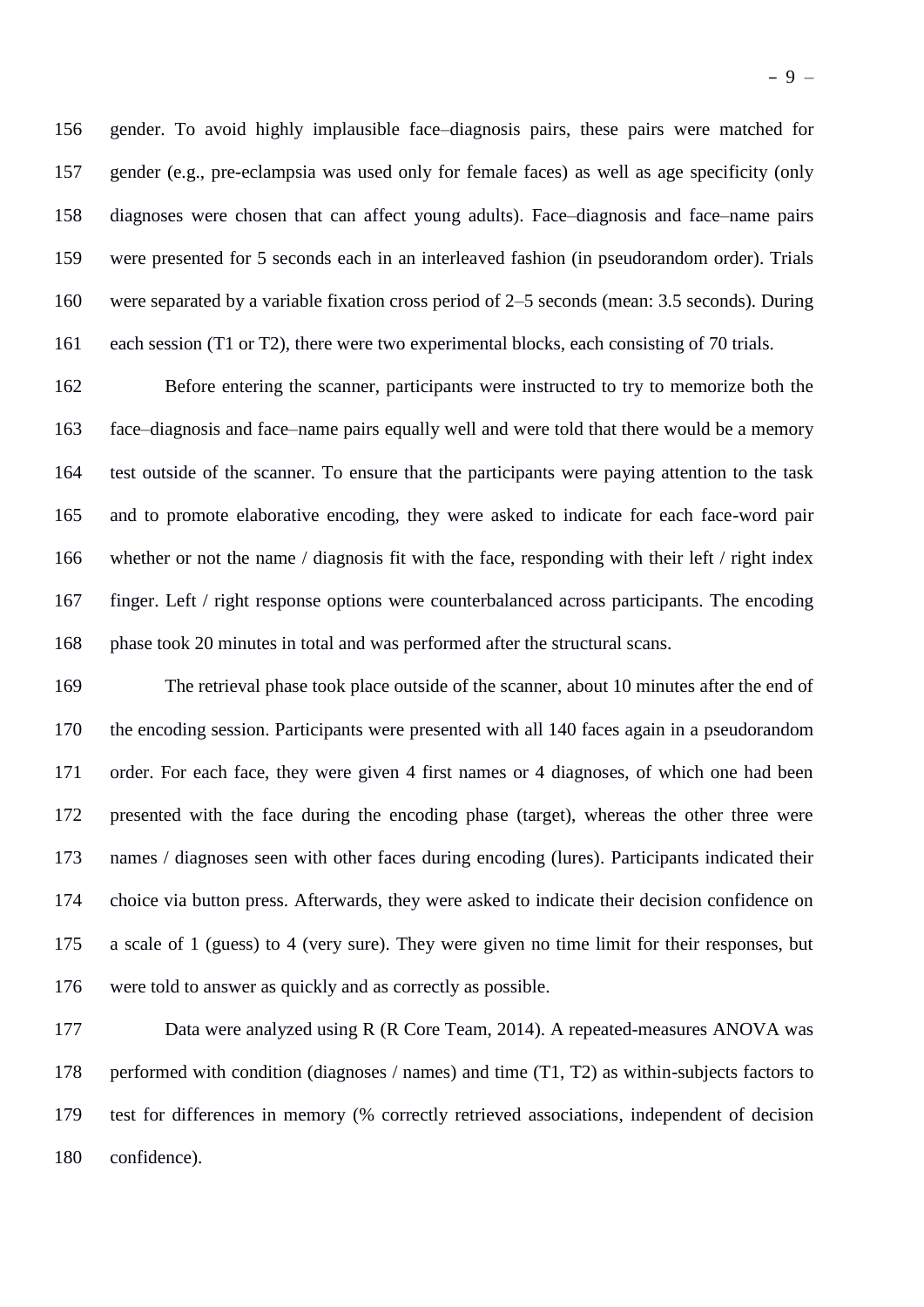T2\*-weighted echo-planar images were acquired using a 3T Siemens TIM Trio MRI 183 scanner (direction = transverse (interleaved ascending),  $FOV = 216$  mm,  $TR = 2500$  ms,  $TE =$ 184 30 ms, number of slices = 45, slice thickness = 2.5 mm, matrix = 72 x 72, voxel size = 3 x 3 x 2.5 mm, distance factor = 20%, 2 runs with 232 volumes each, including 4 dummy volumes each). To attenuate signal dropout in orbitofrontal regions, the slice orientation was tilted upwards vertically by 15 degrees after alignment to the anterior commissure–posterior commissure plane (Weiskopf et al., 2006). To estimate geometric distortion and signal loss in the EPI, an additional 53-seconds fieldmap was acquired. Structural data was acquired using a T1-weighted 3D magnetization-prepared rapid gradient echo sequence (TR 2500 ms, TE 2500 ms, sagittal orientation, spatial resolution 1 x 1 x 1 mm).

 Data were preprocessed and analyzed using FEAT in FSL (FMRIB's Software Library, http://www.fmrib.ox.ac.uk/fsl; Smith et al., 2004). Functional data were corrected for motion (MCFLIRT), slice acquisition times (interleaved), and local field inhomogeneities (BBR / FUGUE), then high-pass filtered (80 Hz), and spatially smoothed using a 5-mm full- width half-maximum Gaussian filter, resulting in a final estimated spatial smoothness of 6.9 x 197 6.8 x 6.6 mm<sup>3</sup>. Data were first coregistered with the structural image and then spatially normalized into a common space (Montreal Neurological Institute (MNI) 152 standard-space  $2 \text{ mm}^3$ ).

# **fMRI Analyses**

### *Brain Activation*

 First-level analyses were conducted for individual participants, separately for the two runs at T1 and at T2. Using general linear modeling (GLM), regressors were generated by convolving the impulse function related to the onset and length of encoding events with a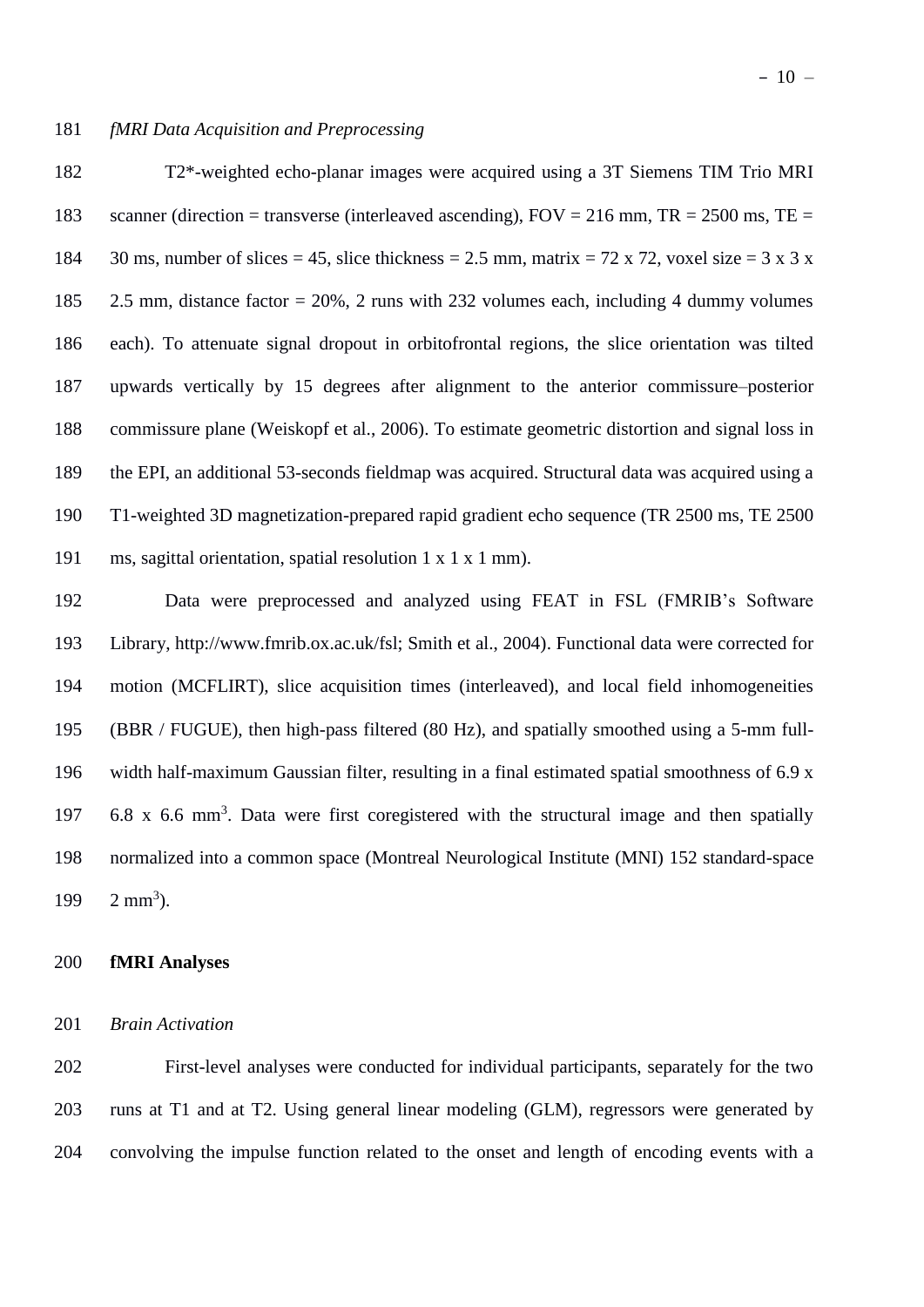Gamma hemodynamic response function (5 seconds boxcar function). Using behavioral data from retrieval, we sorted encoding trials according to their later memory outcome to investigate subsequent memory effects (SMEs, remembered > forgotten contrast, see Brewer et al., 1998; Wagner et al., 1998; Paller and Wagner, 2002). Five types of events were modeled with separate regressors in the GLM. Trials that received a correct retrieval response with a confidence rating of above 1 (i.e. non-guessing trials) were classified as remembered diagnosis or remembered name events; those that received an incorrect response were classified as forgotten diagnosis or forgotten name events. A fifth regressor of no interest was included for all remembered events that received "guessing" ratings on the confidence scale. 214 Overall, the number of correct guesses was low (mean\_ $T1/T2 = 8.9/8.6$  out of 140 trials 215 across the two runs), and was higher for the name (mean\_T1/T2 = 13.3/12.7) than for the 216 diagnosis (mean  $T1/T2 = 4.5/4.4$ ) condition (T1: t(30)=5.50, *p*<.001; T2: *t*(30)=5.49, *p* < .001). This condition difference was due to the stronger tendency to give a "guess" rating for 218 the name (mean\_T1/T2 = 38.7/34) than for the diagnosis (mean\_T1/T2 = 12.6/9.8) condition (T1: t(30)=7.09, *p* < .001; T2: *t*(30)=6.58, *p* < .001). SMEs, defined by the remembered > forgotten contrast, were computed for the face–diagnosis and face–name condition separately.

 In a next step, the two runs were combined using a within-subjects fixed-effects analysis and normalized into MNI space. To test for changes in brain activation from T1 to T2 that differed by condition (diagnosis, name), a within-subjects fixed-effects analysis was performed that tested for differences in SME between time points (T1, T2) that were larger for the diagnoses than for the names, and vice versa (memory x time x condition interaction). To better understand any significant pattern observed in the memory x time x condition interaction, additional within-subjects fixed-effects analyses were performed to test for differences in the SME between T1 and T2 for each of the conditions separately. Across-subjects analyses were carried out using a mixed-effects model in the FLAME framework in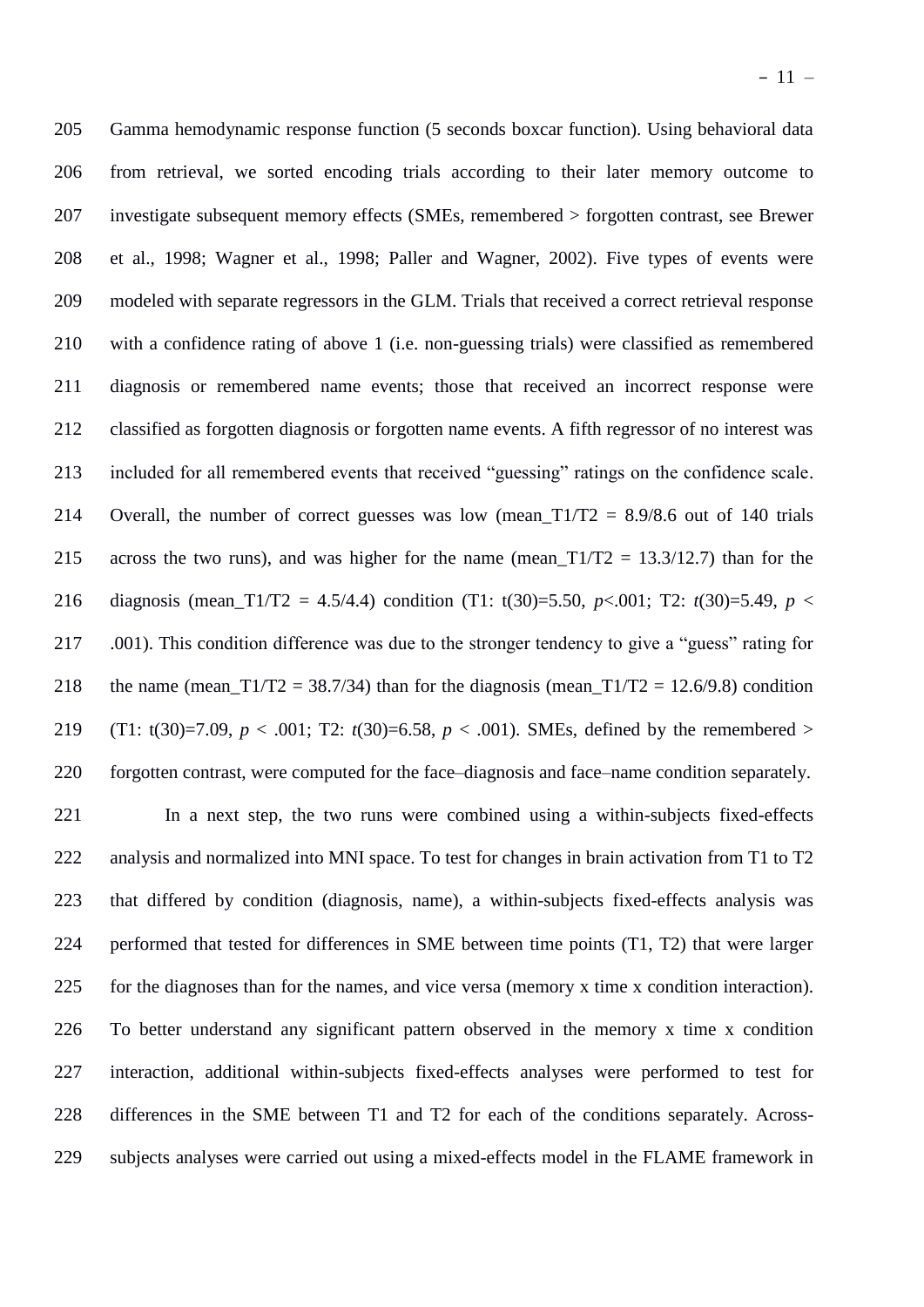FSL. Z-statistic images were thresholded voxel-wise at a threshold of *z* > 2.3. Multiple comparison correction was performed using the 3DClustSim program of the AFNI software package [\(http://afni.nimh.nih.gov/pub/dist/doc/program\\_help/3dClustSim.html\)](http://afni.nimh.nih.gov/pub/dist/doc/program_help/3dClustSim.html), which computes minimum cluster-extent thresholds for specific regions of interest (ROI's) using Monte Carlo simulation analysis. In addition to a whole-brain gray-matter mask, based on our a priori hypothesis about changes in the anterior HC, we created an anatomical mask of the bilateral anterior HC using the probabilistic Harvard-Oxford Subcortical Structural Atlas, including voxels located at the anterior 35% of the long axis of the HC and with at least 25% probability of being inside the HC. Smoothness of our group-level data was estimated on the residual time series image using AFNI's 3dFWHMx [\(http://afni.nimh.nih.gov/pub/dist/doc/program\\_help/3dFWHMx.html\)](http://afni.nimh.nih.gov/pub/dist/doc/program_help/3dFWHMx.html). A simulation with 10,000 runs yielded minimum cluster extents of 17 (HC) and 143 (whole-brain) voxels to 242 maintain a family-wise error rate of  $p < .05$ .

 To determine the source of the observed change in SME in the anterior HC for the diagnosis condition, and to find out whether this change was related to individual differences in knowledge increase (as measured by behavioral performance during the first and last week of studying on the learning platform), percent signal change was extracted from the memory x time interaction contrast and correlated with the residualized change score.

### *Brain Connectivity*

 We tested for changes in coupling between the anterior HC and lateral temporal regions using psycho-physiological interaction (PPI) analysis separately for the left and right HC. The time courses of left and right anterior HC (using an anatomical mask as described in the previous section) served as the physiological regressor in the model. Psychological regressors were defined as representing the remembered > forgotten (SME) contrast (i.e., remembered – forgotten, and in addition remembered + forgotten to model the shared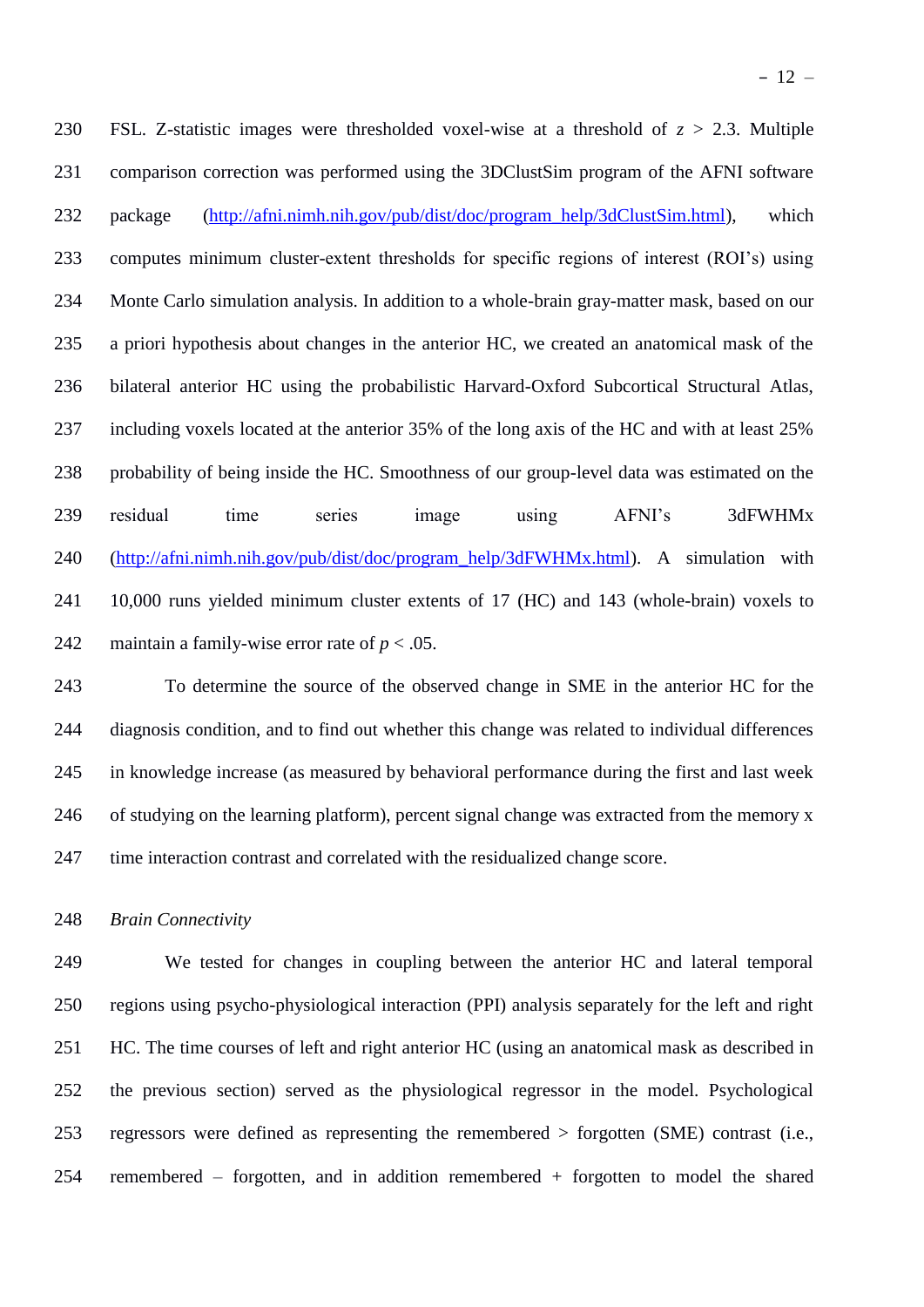variance), which were convolved with a Gamma hemodynamic response function. Finally, a PPI regressor representing the interaction of the psychological and the physiological regressors was created. The three regressor types were then added to the existing brain activation GLM, replacing the corresponding remembered and forgotten events. This was done separately for the two conditions, runs, and time points, which were then combined at higher levels using within-subjects fixed-effects analyses and between-subjects mixed-effects models in the same way as the activation analyses. In an additional analysis, to test whether the observed connectivity changes were related to changes in knowledge, the residualized gain score was entered as a covariate into the between-subjects mixed effects model.

### **Results**

# **Knowledge Accumulation Predicts Final Exam Score**

 During the 100 days of intensive studying, participants answered on average 7460 (range: 3702–10605; SD = 1818.19) questions from earlier exams, thus, on average 75 questions per day (range: 0–440; SD=17.15). During the first week of studying at our T1 270 measurement, 69% (range:  $48-83\%$ , SD = 9.6%) of the earlier exam questions were answered correctly. During the wrap-up period in the last week before the real final exam, 83% (range: 272 69–92%; SD = 5.4%) of the questions were answered correctly (change in performance on 273 answering questions:  $t(30)=10.02$ ,  $p < .001$ ). Mean performance on the actual written final 274 exam was 80% (range:  $65-90$ ,  $SD = 6.4$ ). The total number of old exam questions studied 275 during the 100 days was positively related to the final exam score  $(r = .41, p = .01)$ . Importantly, the residualized gain in knowledge (first to last week) correlated with the final 277 exam score  $(r = .47, p = .005;$  Figure 2, left). In sum, during the 100 days, participants used the learning platform extensively and substantially increased their medical knowledge, which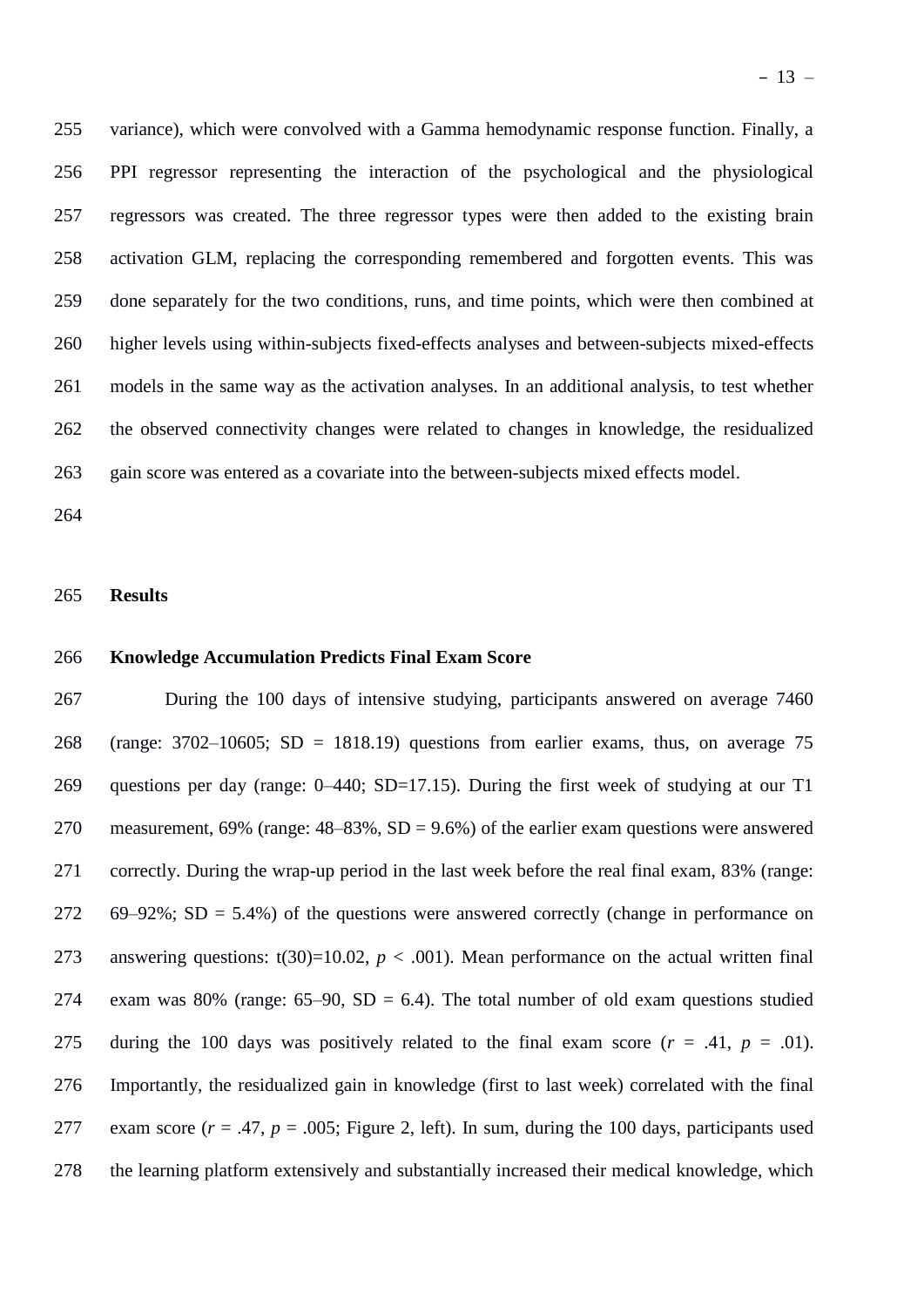279 was measured by the change in performance between the first and last week of studying. 280 Furthermore, performance on the learning platform was highly predictive of their exam 281 success later on.

# 282 **Enhanced Memory Improvement for Knowledge-Related Information**

283 A repeated-measures ANOVA revealed (a) a main effect of condition, indicating 284 better memory for diagnoses as compared to names,  $F(1,30) = 75.24$ ,  $p < .001$ ; (b) a main 285 effect of time, indicating improved memory performance at T2,  $F(1,30) = 8.24$ ,  $p = .01$ ; and 286 (c) a marginally significant interaction,  $F(1,30) = 3.83$ ,  $p = .059$ , suggesting a greater increase 287 in memory for face–diagnosis than for face–name pairs (Figure 2, right). In addition, to 288 confirm that this enhanced memory improvement for face–diagnosis pairs in the exam 289 candidates (EC) was specific to increased medical knowledge, we compared it to a control 290 group (CG) of medical students who did not study intensively during this period. At T1, 291 memory performance was similar between the two groups for the high knowledge-relevance 292 condition (EC: 67.8%, SD = 11.5; CG: 67.1%, SD = 9.2; t(45)= .21, p = .83), and for the low 293 knowledge-relevance condition (EC: 54.6%, SD = 13.6; CG: 49.1%, SD = 10.7; t(45)= 1.4, p 294  $=$  .17). At T2, memory performance for the high knowledge-relevance condition was better in 295 the exam candidates (EC: 75.2%, SD = 11.9; CG: 68.1%, SD = 13.9; t(45)=1.83, p = .037), 296 but again was similar for the low knowledge-relevance condition (EC:  $58.1\%$ , SD = 15.5; CG: 297 58.2%, SD = 12.4;  $t(45)$ = .02, p = .98). A three-way mixed ANOVA revealed a reliable group 298 x condition x time interaction (F(1,45) = 11.44, p = .001). In particular, the EC ( $\Delta$  = +7.2%,  $299$  SE = .017) showed a greater increase in memory for the high knowledge-relevance condition 300 than the CG ( $\Delta = +1.1\%$ , SE = .028) from T1 to T2 (t(45) = 2.0, p = .02, one-tailed). For the 301 low knowledge-relevance condition, the CG ( $\Delta$  = +9.1%, SE = .027) showed a numerically 302 greater increase in memory than the EC ( $\Delta = +3.5\%$ , SE = .024) from T1 to T2, which did not 303 reach significance  $(t(45) = 1.4, p = .16,$  two-tailed).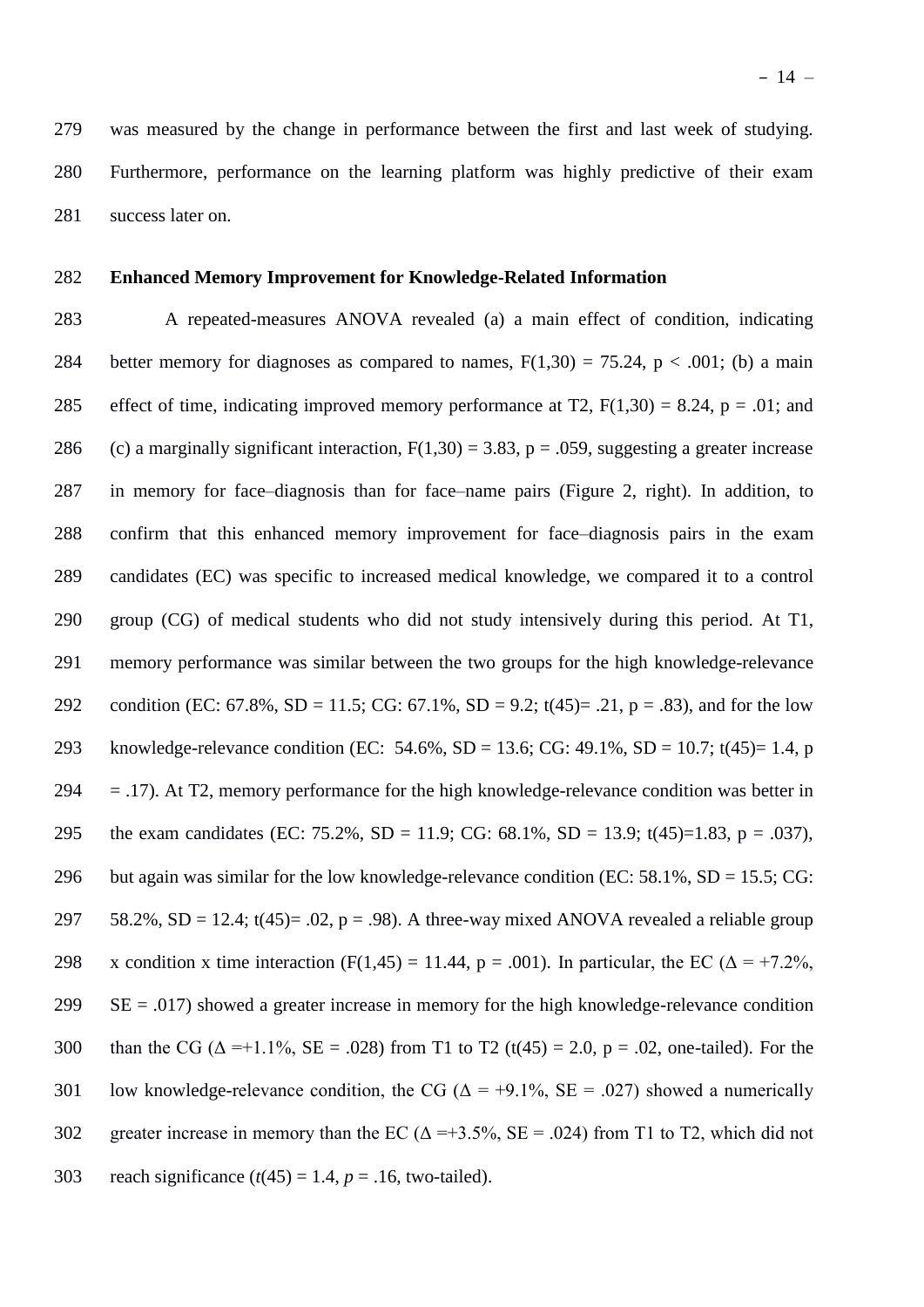### **Knowledge Accumulation is Associated with Decreased Hippocampal Activation During**

# **Successful Memory Formation**

 At the neural level, we found a significant memory x time x condition interaction. Specifically, a cluster in the right anterior HC (peak voxel: 26, -8, -20; Figure 3a) showed an across-time decrease in the SME that was larger for face–diagnosis pairs (high knowledge relevance) than for face–name pairs (low knowledge relevance). Follow-up analyses for the two conditions separately (memory x time) showed a decrease in SME from T1 to T2 for face–diagnosis pairs in a cluster in the right anterior HC (peak voxel: 26, -6, -22) overlapping with the cluster identified in the three-way interaction; no significant decrease in SME across time was observed for the face-name pairs. Thus, the memory x time x condition interaction was driven by a decrease in SME for the condition with high knowledge relevance (see extracted % signal change for illustration). Testing for increases in SME for either condition did not yield any significant effects. No decreases in SME were detected outside of the HC for either condition.

 To examine whether the observed right HC T1 to T2 decrease in the SME for face– diagnosis pairs was related to individual differences in medical knowledge increase, percent signal change was extracted from the memory x time interaction cluster in the right anterior HC and correlated with the residualized gain between the first and last week of studying on the learning platform. This analysis revealed a significant positive correlation between knowledge increase and hippocampal SME decrease (*r* = .32, *p* = .04, Figure 3, right).

# **Knowledge Accumulation is Associated with Increased Hippocampus–Neocortical Connectivity During Successful Memory Formation**

 PPI analyses were performed to assess whether the anterior HC showed differential changes in connectivity with neocortical areas for the two conditions. For the right HC seed, testing for regions where across-time increases in functional connectivity for subsequently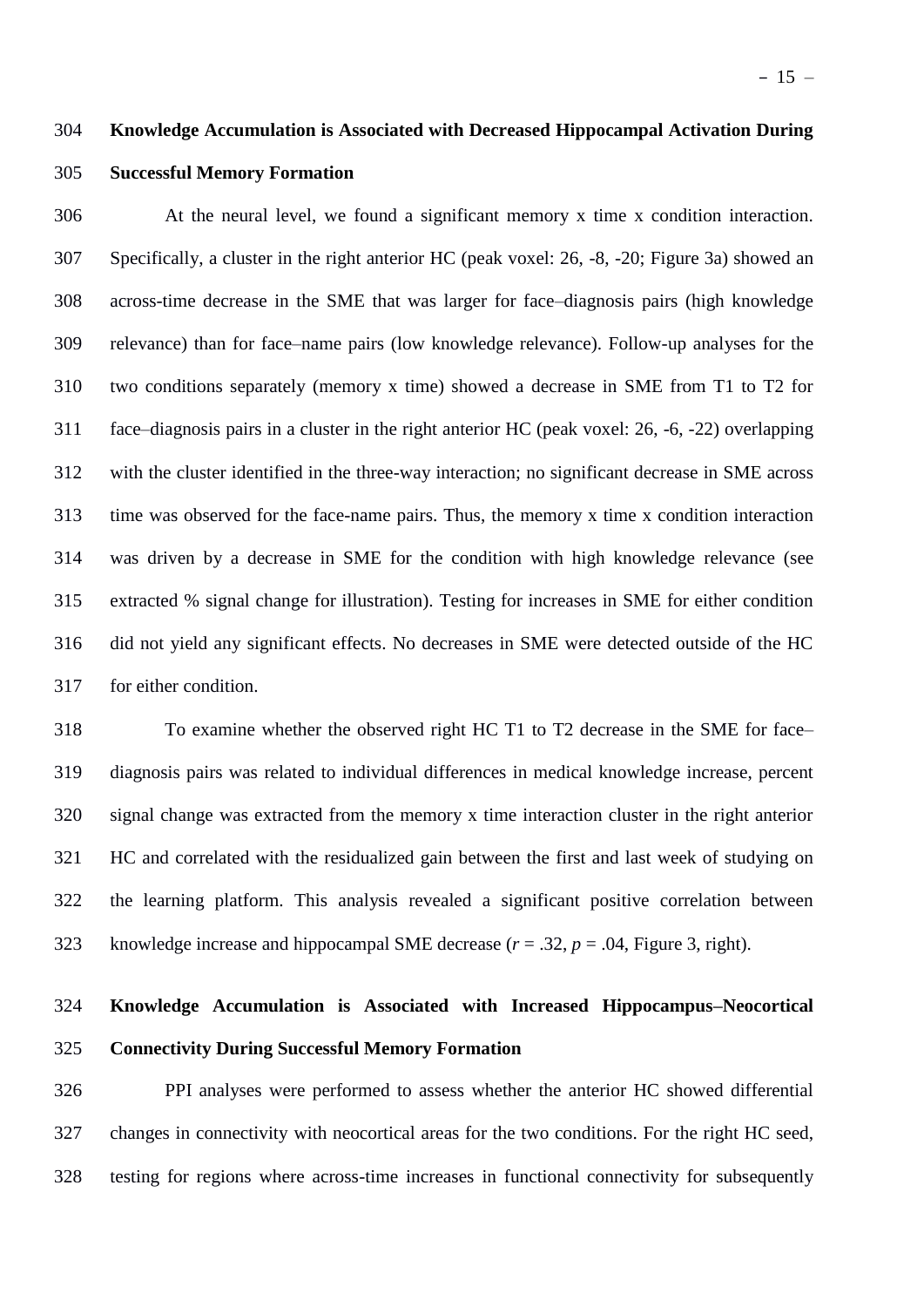remembered vs. forgotten episodes (i.e., SME in connectivity) are more pronounced for the face–diagnosis condition than for the face–name condition revealed no significant effects. However, we observed several sizable neocortical clusters with voxels just below the 332 significance threshold  $(z > 2.3)$ . Given that PPI contrasts have less statistical power than activation contrasts, which is due to multicollinearities between the interaction term and the psychological and physiological terms (O'Reilly et al., 2012), we performed an additional test 335 at a lowered voxel threshold of  $z > 1.96$ . To account for the lower voxel threshold for multiple comparison correction, we performed another Monte Carlo simulation using 3DClustSim, which yielded a minimum cluster extents of 497 voxels (whole-brain) to maintain a family-338 wise error rate of  $p < 0.05$ . This analysis revealed a significant memory x time x condition interaction in the left posterior MTG (peak: -60, -48, 8; Figure 4). To follow up, we tested for across-time increases in functional SME connectivity separately for face-diagnosis and face-341 name condition (note: voxel threshold  $z > 2.3$ , cluster threshold  $p < .05$ ). The follow-up analyses showed that the observed three-way interaction reflected a specific increase for the face–diagnosis condition, as indicated by an overlapping cluster in left posterior MTG (peak: -60, -48, 8), which was not present for the face–name condition. In addition, both conditions displayed an extensive network of neocortical regions with greater functional connectivity to the HC seed at T2 than T1 (for an overview of the results, see Table 2). Testing for regions where the time-related increase in SME was larger for the face–name condition revealed no significant effects. In addition, changes in connectivity were not related to gains in knowledge.

 For the left HC seed, testing for regions where the time-related increase in SME was 351 larger for face–diagnosis pairs than for face–name pairs (voxel threshold  $z > 2.3$ , cluster 352 threshold  $p < .05$ ) yielded two clusters in the left and right lingual gyrus / temporal-occipital fusiform cortex (peaks: 14, -64, 2; -34, -40, -6). Follow-up tests for PPI increases from T1 to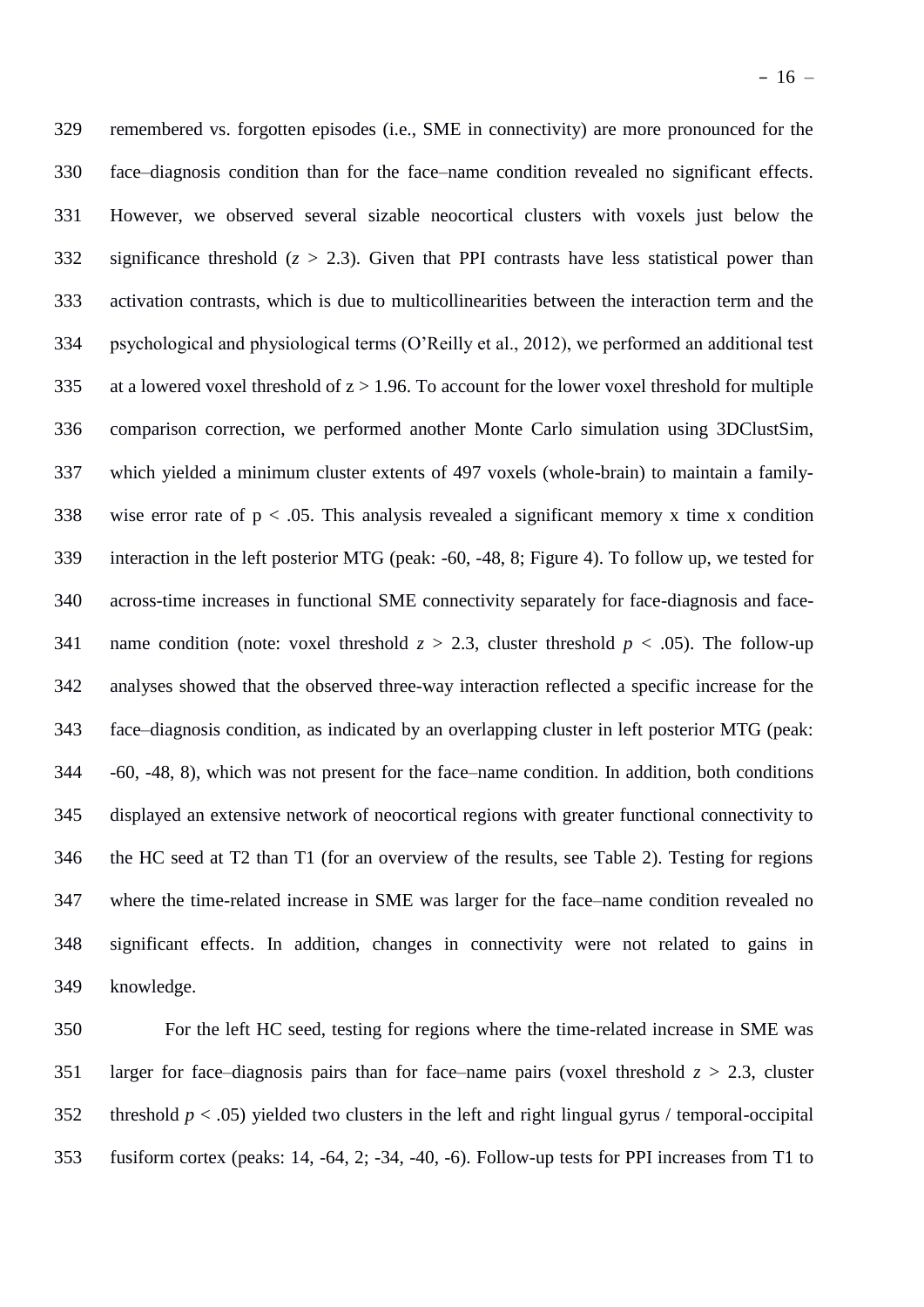T2 yielded a highly similar network to the one observed for the right HC, including left MTG (-58, -48, 8) for the face–diagnosis condition only, as well as an extensive network of neocortical regions for both conditions (see Table 2). Again, no enhanced increases in SME were observed for the face–name condition and changes in connectivity were not related to gains in knowledge.

## **Discussion**

 By following a group of medical students who studied for their final medical exam, we were able to show that an increase in schematic knowledge induced by three months of intensive studying was associated with gains in memory for knowledge-related episodic events. These gains were further associated with a selective decrease in SME in the right anterior HC during encoding. This decrease was related to individual differences in the accumulation of knowledge, as measured by participants' performance on the learning platform. Furthermore, we observed an increase in connectivity SME between the anterior HC and the left posterior MTG, a brain area that is key to semantic processing (Badre and Wagner, 2007; Hickok and Poeppel, 2007; Binder et al., 2009; Turken and Dronkers, 2011). For the first time, our study demonstrates close links between changes in knowledge induced in a real-world educational setting and changes in encoding-related brain activation as observed with a laboratory memory paradigm.

 Prior knowledge facilitates the acquisition of new, related information, presumably because it provides a pre-existing associative network that offers many links to which the new information can be bound and assimilated (Piaget, 1952; van Kesteren et al., 2012; Brod et al., 2013; Ghosh and Gilboa, 2014). Recently, the notion that binding in the HC is facilitated by the presence of a schema has received increased attention (Wang and Morris, 2010; van Kesteren et al., 2012; McClelland, 2013; Preston and Eichenbaum, 2013), mainly sparked by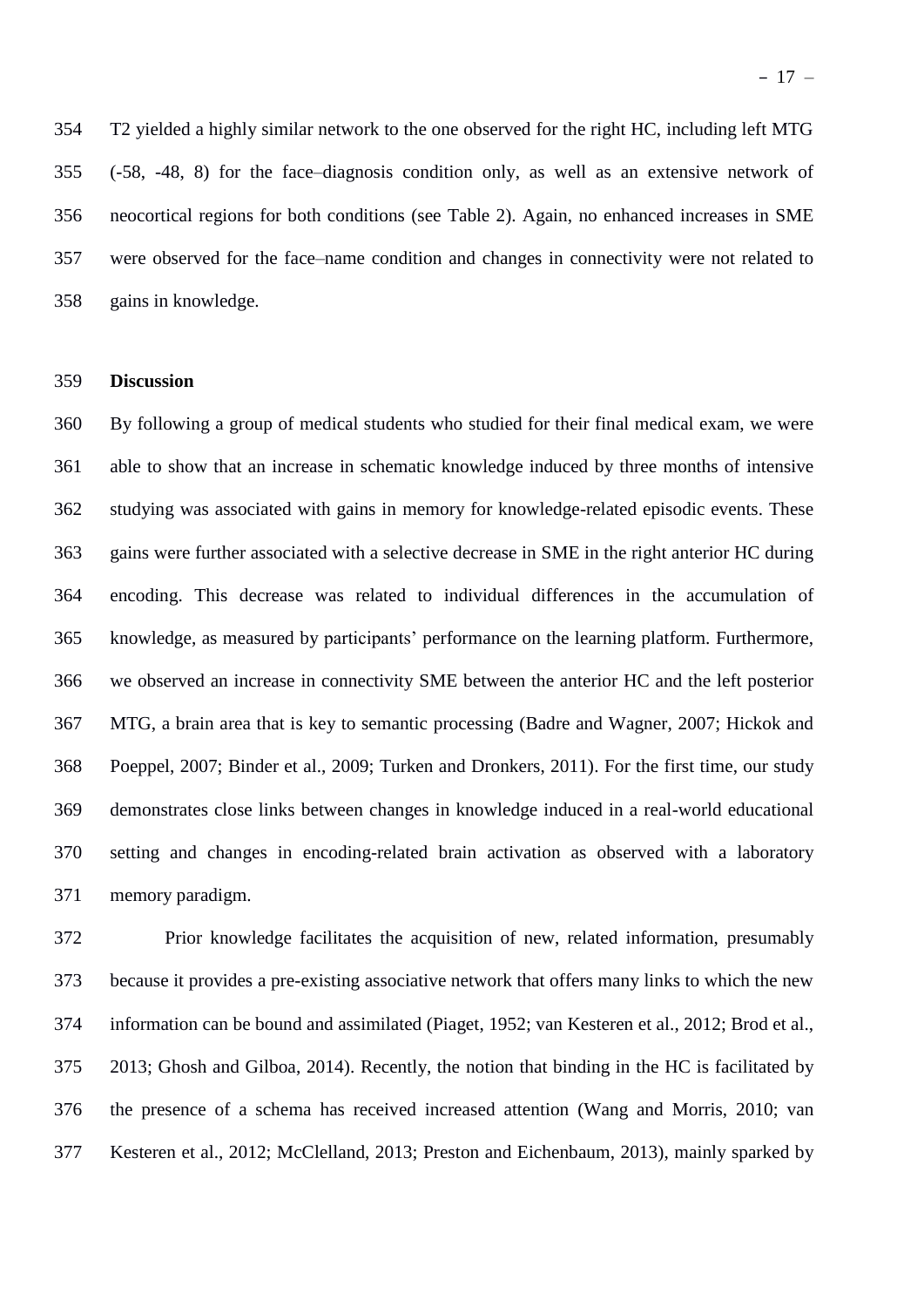a study that showed accelerated consolidation (HC-independence) of schema-related information in rodents (Tse et al., 2007). In humans, this facilitation due to schema is expected to manifest itself as a decrease in HC activation during successful memory formation, that is, a decrease in the difference in HC activation for later remembered versus forgotten events (van Kesteren et al., 2012; Zeithamova et al., 2012). To date, empirical evidence for this prediction with human subjects has been limited, except for some hints from a study by Zeithamova and colleagues (2012), showing that increased activation in mPFC, coupled with decreased activation in HC across study episodes within a session, predicted successful inference. This decrease in HC activity across study repetitions was taken to reflect either progressively more efficient coding in the HC or a decreased need for binding due to stronger overlaps with earlier events (Zeithamova et al., 2012). Indeed, comparing HC SME between the face–diagnosis pairs and face–name pairs during our T1 measurement did not reveal any HC differences: both conditions yielded strong anterior HC activity (see Table 1). Arguably, due to the HC being highly active during successful encoding of both schema- related and schema-unrelated information, condition differences in activation that are due to varying levels of schema knowledge are typically too subtle to be reliably measured by a one- occasion fMRI research design. In contrast, comparisons over time within individuals whose knowledge base is expanding may be more sensitive to capture the deceasing relationship between successful encoding and activation magnitude in the anterior HC. Hence, we conclude that extending one's knowledge base through the acquisition of schematic knowledge facilitates binding in the HC, presumably by increasing the number of potential associative links to the knowledge base.

 Contrary to expectations, we did not find increased SME in lateral temporal regions across the two time points for the high knowledge-relevance condition. However, for this condition, anterior HC showed an increase in SME in functional connectivity with the left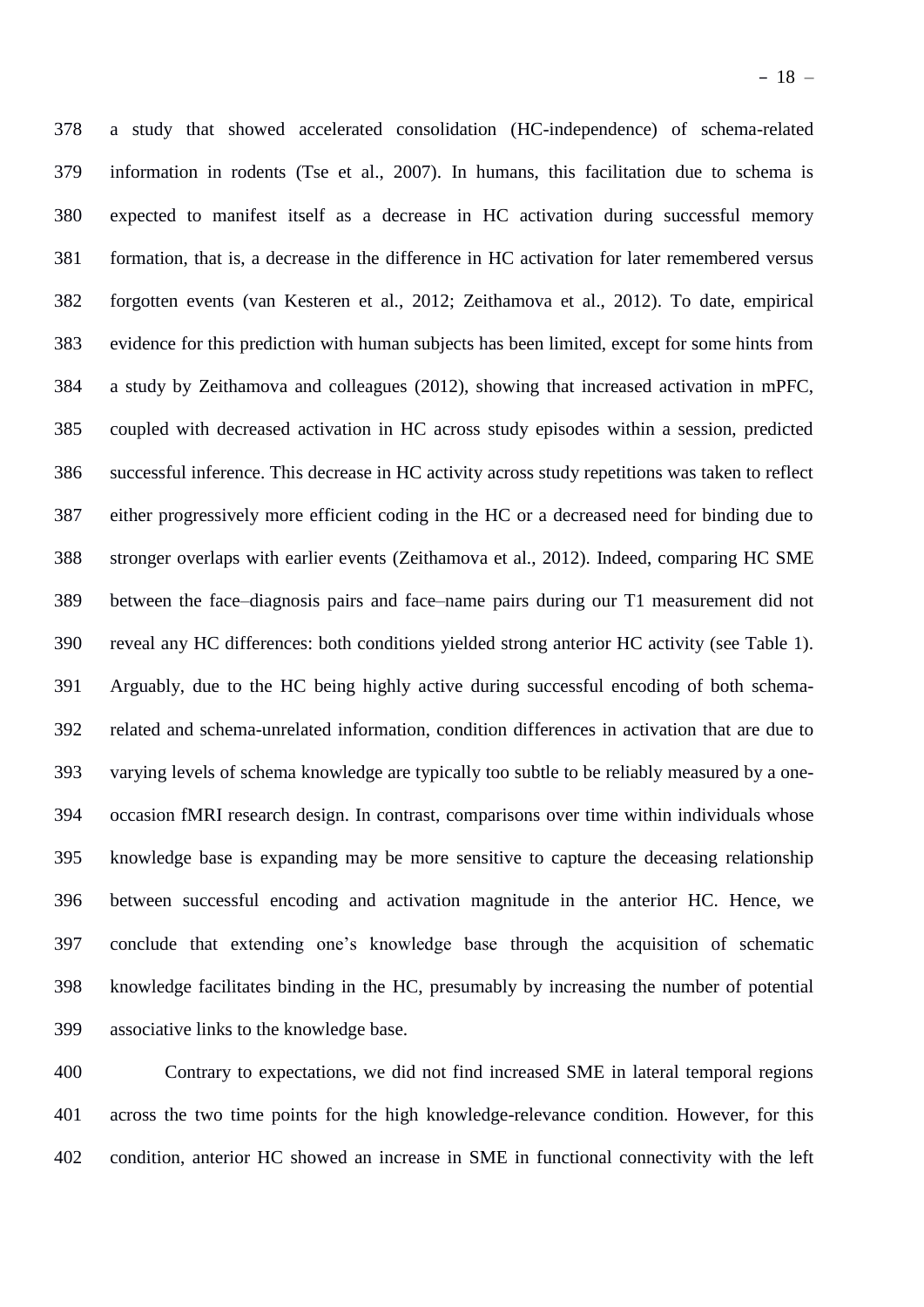MTG across the two time points. This increase was not present for the low knowledge- relevance condition (see Table 2). However, the memory x time x condition analysis did not 405 identify a cluster exceeding our significance criterion  $(z > 2.3$ , cluster corrected). A follow-up 406 analysis at a lowered voxel threshold  $(z > 1.96)$  that used an adjusted cluster correction to 407 maintain the same cluster threshold  $(p < .05)$  did reveal the hypothesized three-way interaction, specifically in the left MTG cluster identified for the high knowledge-relevance condition. Increases in HC–neocortical connectivity were observed for both high and low knowledge-relevance conditions in frontal and parietal regions as well (see Table 2). Thus, in order to be more certain about the specificity of the connectivity increases between anterior HC and neocortical regions involved in semantic processing, further studies are needed. A potential next step could be to investigate whether the observed increased HC–neocortical connectivity persists during resting-state. Activity in left MTG is consistently observed during the retrieval of conceptual knowledge, especially lexical-semantic knowledge, and lesions to this region lead to severe deficits in the retrieval of word meaning (Lau et al., 2008; Binder et al., 2009; Turken and Dronkers, 2011). The accumulation of knowledge might have facilitated episodic memory formation in our task specifically by enhancing neural communication between HC and association cortex, including MTG. Connectivity increases are often observed in training studies and have been proposed to reflect improved communication between brain areas (e.g. Büchel et al., 1999; Kelly and Garavan, 2005). In the memory domain, increased connectivity between HC and lateral temporal lobe regions is associated with successful memory formation (Gagnepain et al., 2010). Gagnepain et al. (2010) demonstrated that a decreased HC SME and increased hippocampal–neocortical connectivity together were associated with the memory benefit due to priming. These findings underscore the importance of cortical inputs to the HC, which may alter memory formation processes in 427 the HC. Therefore, the observed increase in connectivity between the HC and the left MTG in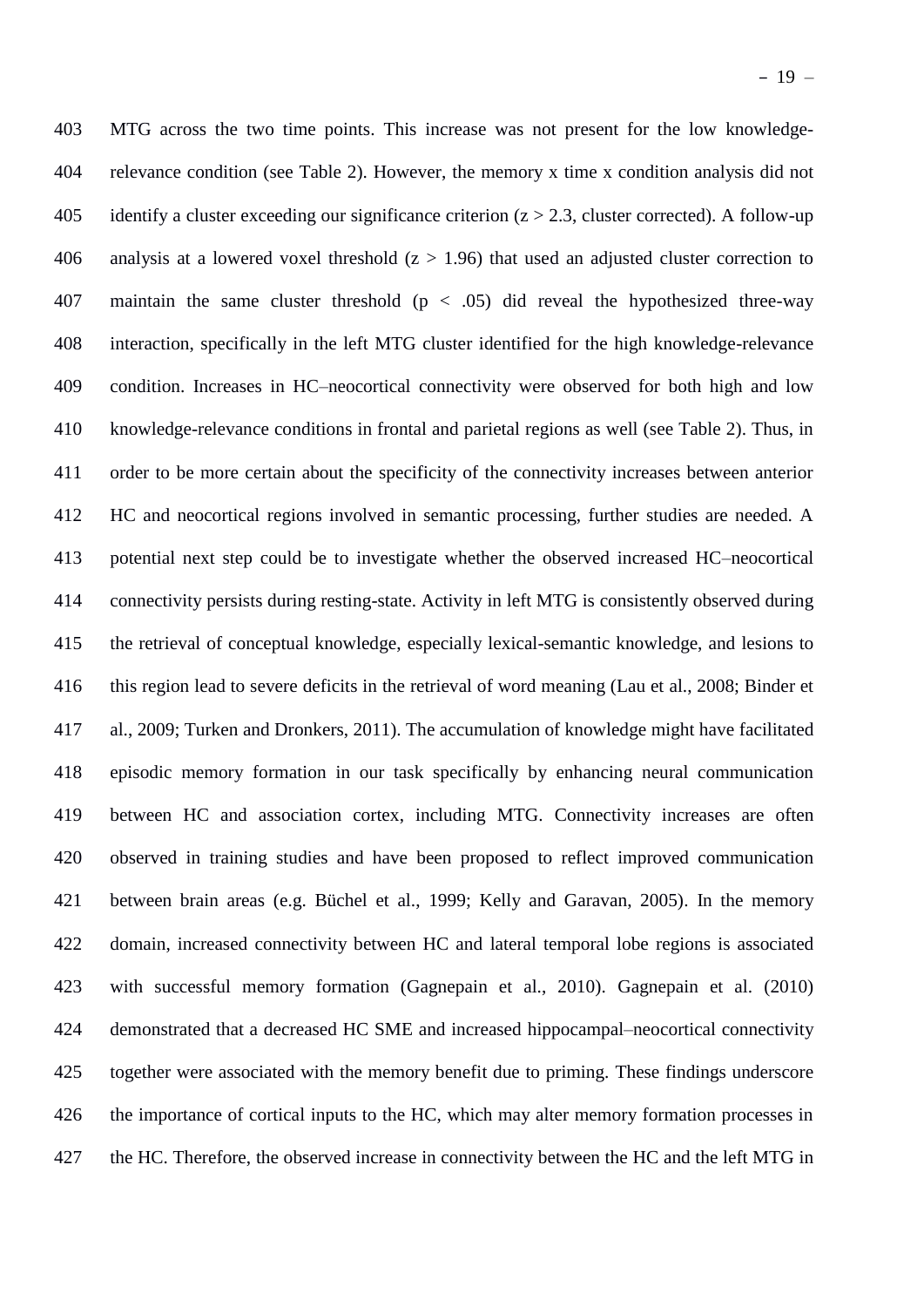our study may reflect increased connections to nodes within the more extensive medical knowledge network, which in turn facilitated hippocampal binding of faces to diagnoses.

 In contrast to previous studies pointing to the importance of mPFC for schema-related memory processing (van Kesteren et al., 2010, 2014; Warren et al., 2014; Brod et al., 2015), the mPFC did not show reliable condition differences in our study. However, we found tentative evidence for an increasing mPFC involvement for the high knowledge-relevance condition in the PPI analysis. While this finding is in line with claims about the mPFC biasing HC processing when prior knowledge is highly relevant, a bias that can be assumed to increase with increasing schema strength, it has to be treated with caution because of the lack of a significant memory x time x condition interaction, In general, the lack of a strong mPFC engagement in our task, which is apparently inconsistent with earlier studies, may reflect crucial differences among the tasks. In memory tasks, mPFC activation has been assumed to reflect the evaluation of new experiences based on their fit, or congruence, to schematic knowledge. When congruency is high, the mPFC is furthermore assumed to inhibit the HC (van Kesteren et al., 2012; Brod et al., 2013; Ghosh et al., 2014; Warren et al., 2014). The present task conditions, however, did not vary in congruency, but in relevance, as prior medical knowledge was highly relevant for diagnoses, but less so for names. Future studies should vary both congruency and relevance to obtain a more complete picture of mPFC contributions to schema-related modulations of episodic memory.

 A potential concern in our design is the use of the same faces at the two testing sessions, which might have induced proactive interference at T2. Proactive interference is typically observed in paired-associate cued recall when the cue has been previously associated with a different response. We used a forced choice recognition task in which the participants had to choose from either four names or four diagnoses (never mixed). Thus, even though the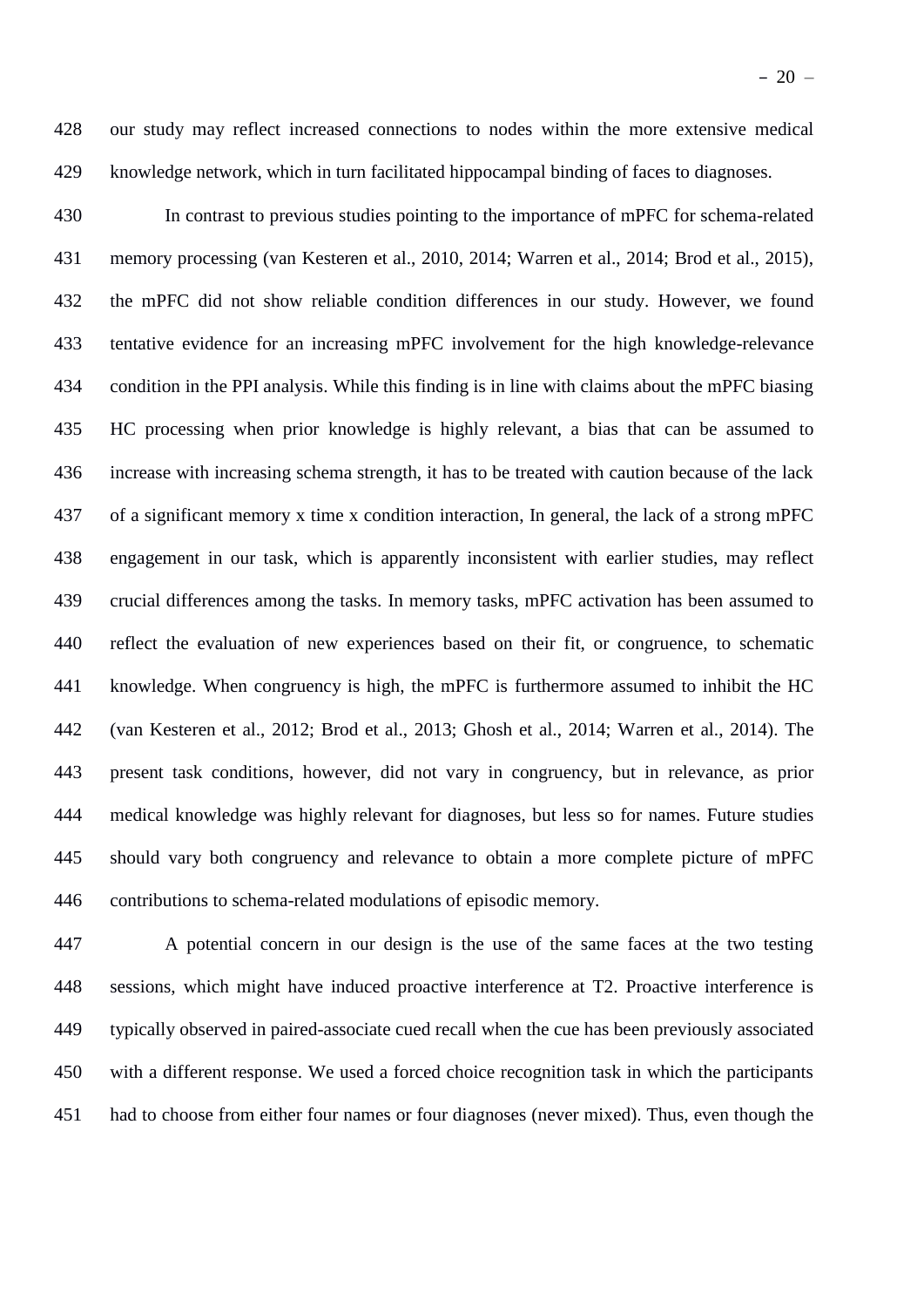participants saw the T1 faces again three months later at T2, interference from the initial association was unlikely to be strong..

### **Outlook**

 A strength of the present study is its high external validity. We examined how neural activation during the encoding of knowledge-relevant associative episodes changed as a function of increasing domain knowledge. Both the domain knowledge and its increase were not engineered in the laboratory, but resulted from future doctors preparing for their final medical exams. Thus, learning intensity and knowledge acquisition was beyond the scope of a laboratory experiment, but could be monitored closely via a web-based learning platform. In particular, performance on the learning platform was highly predictive of later exam success. The associative memory task consisted of encoding and later remembering face–name and face–diagnosis associations, and bore some resemblance to real-world memory situations that doctors encounter in their professional lives. The diagnoses were selected by medical professionals and carefully piloted to capture the purported knowledge gains while preparing for the final medical exam. We observed that participants with greater knowledge gains showed greater decreases in right HC SME for knowledge-relevant pairs. Thus, we observed, for the first time, an association between changes in knowledge due to intensive learning in a real-world educational setting and changes in brain activation in a laboratory episodic memory paradigm (see van Kesteren et al., 2014, for related cross-sectional findings). This finding extends the literature on the effects of intensive, real-world studying on brain plasticity (Draganski et al., 2006) and connectivity at rest (Mackey et al., 2013) in that it uncovers changes in brain activation and connectivity in a transfer task and relates those to gains in content knowledge. Increments in content knowledge across three months of intensive study correlated with HC SME decrements for knowledge-relevant material. The knowledge gains were assessed using a web-based learning platform on which the participants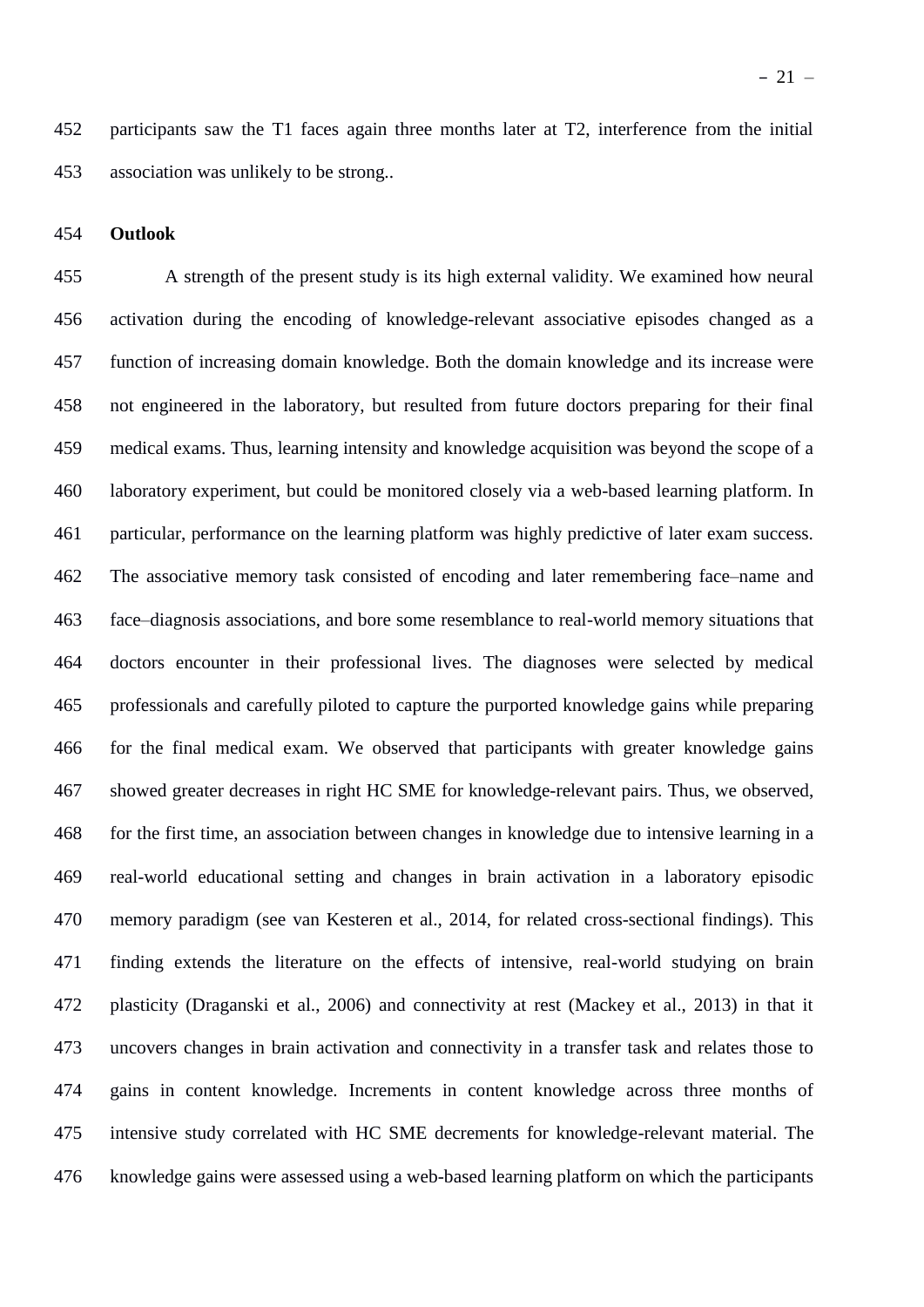studied for their final exam. We believe that combining laboratory-based cognitive neuroscience research with real-world educational settings and relating the two, in our case via educational technology, holds great promise for the study of memory in itself as well as for bridging the proclaimed gap between cognitive neuroscience and education (Ansari & Coch, 2006; Blakemore & Bunge, 2012). We suggest that future neuroscience research would profit from making greater use of knowledge acquisition in real-world contexts, such as schooling, vocational training, and the workplace, to better understand the neural pathways, areas, and mechanisms through which knowledge affects memory for new information in individuals of different ages.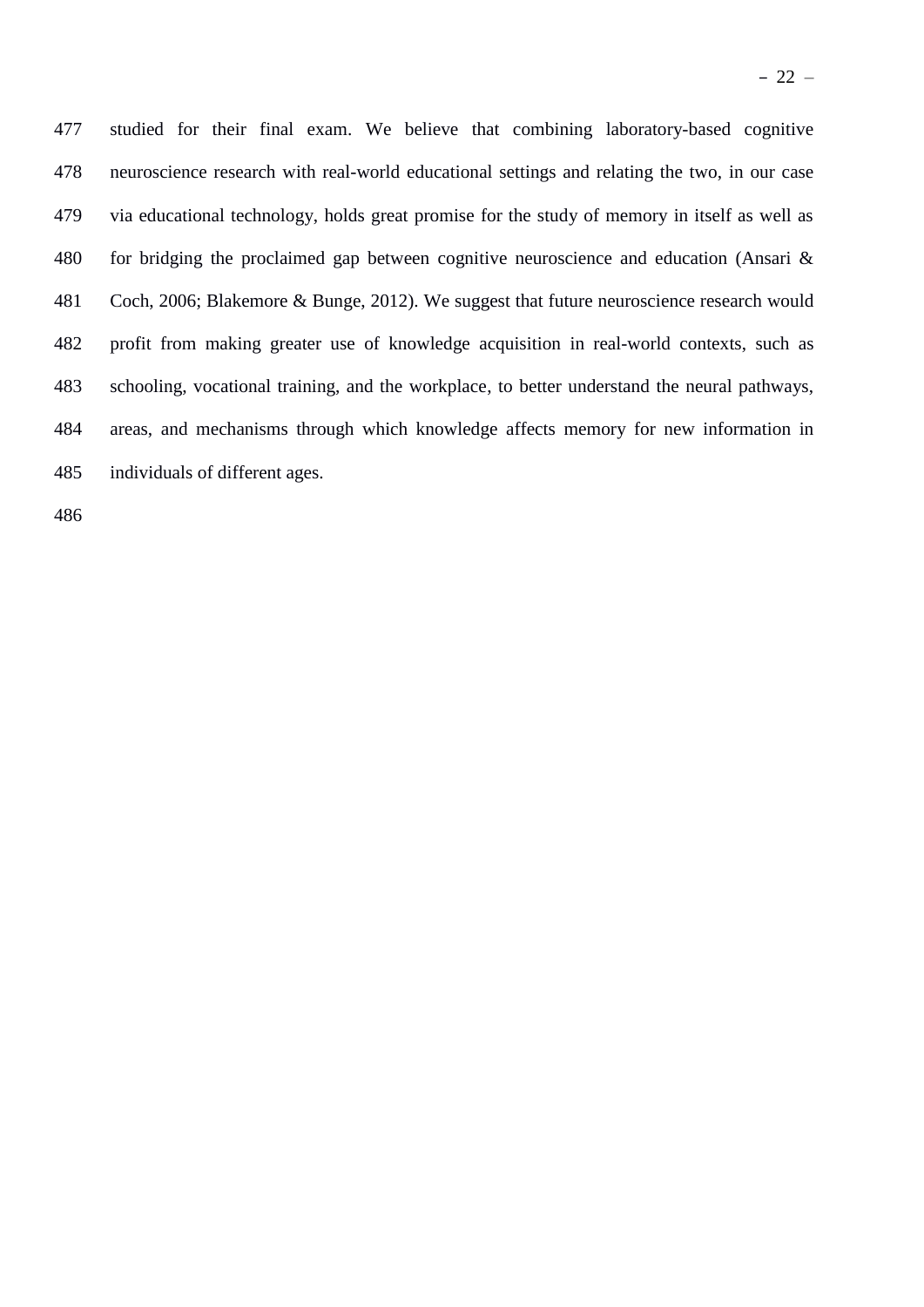# **Funding**

- YLS by the German Research Foundation, and a Gottfried Wilhelm Leibniz prize to UL by
- the German Research Foundation. Garvin Brod was supported by a doctoral fellowship of the
- International Max Planck Research School on the Life Course (LIFE; [www.imprs-](http://www.imprs-life.mpg.de/)
- [life.mpg.de\)](http://www.imprs-life.mpg.de/), and a scholarship of the German Academic Exchange Service (DAAD).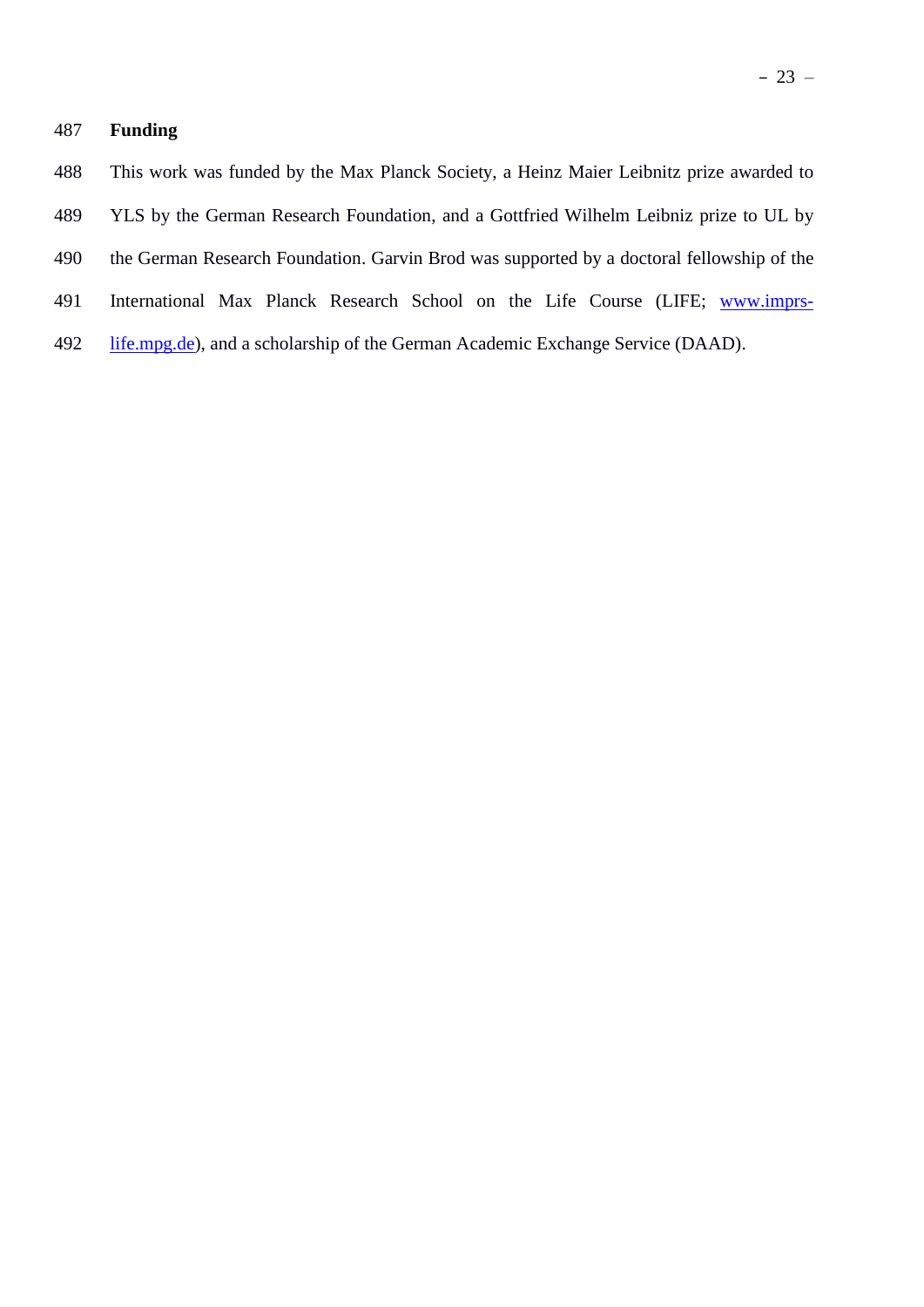# **Acknowledgments**

 This study was conducted within the "Cognitive and Neural Dynamics of Memory across the Lifespan" (CONMEM) project at the Center for Lifespan Psychology, Max Planck Institute for Human Development, in partial fulfilment of the doctoral dissertation of GB. GB was supported by a fellowship of the International Max Planck Research School on the Life Course (LIFE; **[www.imprs-life.mpg.de](http://www.imprs-life.mpg.de/)**). Parts of the analyses were performed during a research visit of GB at the Stanford Memory Laboratory, Department of Psychology, Stanford University. We thank Torben Brod, Friederike Fenski, Thomas Grandy, Andreas Horn, Daniel Kutzer, and Rebekka Rust for their help in choosing the medical diagnoses, and Silvia Bunge, Thackery Brown, Attila Keresztes, Markus Werkle-Bergner, and Marlieke van Kesteren for valuable discussions.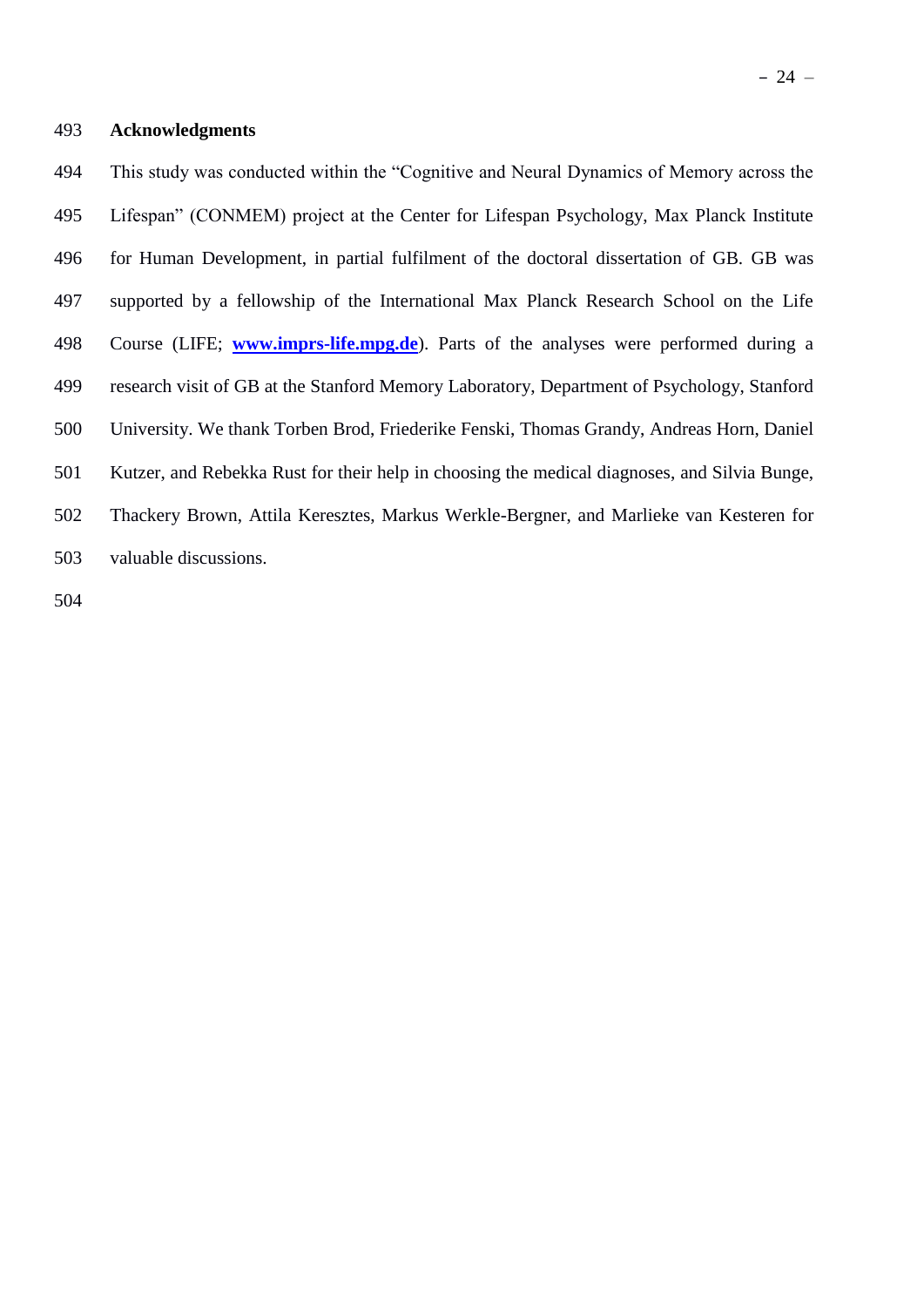# **References**

- Alba JW, Hasher L (1983) Is memory schematic? Psychol Bull 93:203–231.
- Badre D, Wagner AD (2007) Left ventrolateral prefrontal cortex and the cognitive control of memory. Neuropsychologia 45:2883–2901.
- Bartlett FC (1932) Remembering: An experimental and social study. Cambridge, UK: Cambridge University Press.
- Binder JR, Desai RH, Graves WW, Conant LL (2009) Where is the semantic system? A critical review and meta-analysis of 120 functional neuroimaging studies. Cereb Cortex 19:2767–2796.
- Bransford J, Johnson M (1972) Contextual prerequisites for understanding: Some investigators of comprehension and recall. J Verbal Learning Verbal Behav 11:717–726.
- Brewer JB, Zhao Z, Desmond JE, Glover GH, Gabrieli JDE (1998) Making memories: brain activity that predicts how well visual experience will be remembered. Science (80- ) 281:1185–1187.
- Brod G, Lindenberger U, Werkle-Bergner M, Shing YL (2015) Differences in the neural signature of remembering schema-congruent and schema-incongruent events. Neuroimage 117:358–366.
- Brod G, Werkle-Bergner M, Shing Y (2013) The influence of prior knowledge on memory: a developmental cognitive neuroscience perspective. Front Behav Neurosci 7:139.
- Büchel C, Coull JT, Friston KJ (1999) The predictive value of changes in effective connectivity for human learning. Science (80- ) 283:1538–1541.
- Cohen J, Cohen P, West SG, Aiken LS (2003) Applied multiple correlation/regression analysis for the behavioral sciences. Routledge.
- Davachi L (2006) Item, context and relational episodic encoding in humans. Curr Opin Neurobiol 16:693–700.
- Draganski B, Gaser C, Kempermann G, Kuhn HG, Winkler J, Büchel C, May A (2006) Temporal and spatial dynamics of brain structure changes during extensive learning. J Neuroscience 26:6314–6317.
- Gagnepain P, Henson R, Chételat G, Desgranges B, Lebreton K, Eustache F (2011) Is neocortical–hippocampal connectivity a better predictor of subsequent recollection than local increases in hippocampal activity? New insights on the role of priming. J Cogn Neurosci *23*:391-403.
- Ghosh VE, Gilboa A (2014) What is a memory schema? A historical perspective on current neuroscience literature. Neuropsychologia 53:104–114.
- Ghosh VE, Moscovitch M, Melo Colella B, Gilboa A (2014) Schema Representation in Patients with Ventromedial PFC Lesions. J Neurosci 34:12057–12070.
- Hickok G, Poeppel D (2007) The cortical organization of speech processing. Nat Rev Neurosci 8:393–402.
- Kelly AMC, Garavan H (2005) Human functional neuroimaging of brain changes associated with practice. Cereb Cortex 15:1089–1102.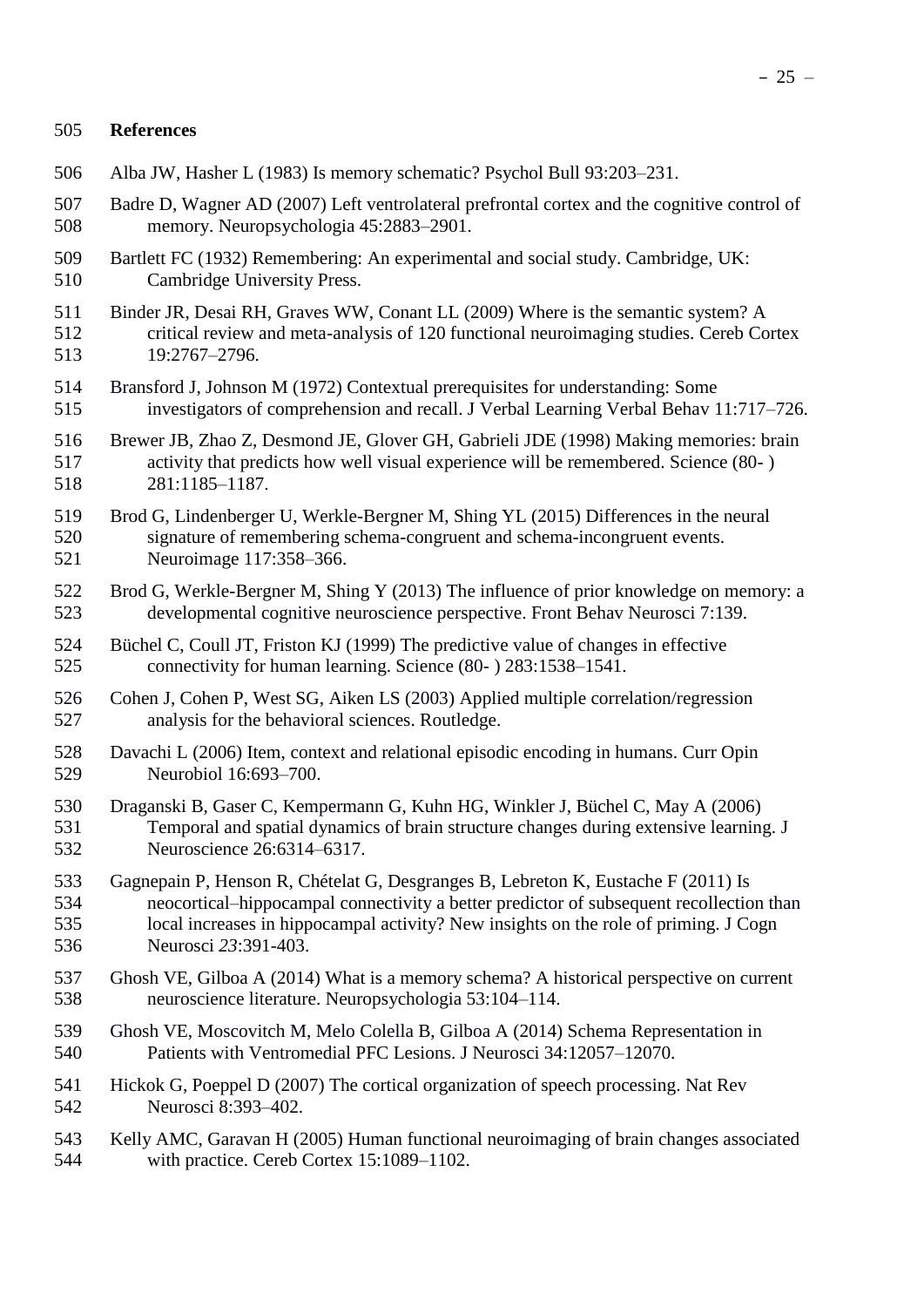- Lau EF, Phillips C, Poeppel D (2008) A cortical network for semantics:(de) constructing the N400. Nat Rev Neurosci 9:920–933.
- Liang JC, Wagner AD, Preston AR (2013) Content representation in the human medial temporal lobe. Cereb Cortex 23:80–96.
- Mackey AP, Singley ATM, Bunge SA (2013). Intensive reasoning training alters patterns of brain connectivity at rest. J Neurosci 33:4796-4803.
- McClelland JL (2013) Incorporating rapid neocortical learning of new schema-consistent information into complementary learning systems theory. J Exp Psychol Gen 142:1190– 1210.
- Minear M, Park DC (2004) A lifespan database of adult facial stimuli. Behav Res Methods, Instruments, Comput 36:630–633.
- O'Reilly JX, Woolrich MW, BehrensTE, Smith SM, Johansen-Berg H. (2012) Tools of the trade: psychophysiological interactions and functional connectivity. Social cognitive and affective neuroscience 7:604–609.
- Paller KA, Wagner AD (2002) Observing the transformation of experience into memory. Trends Cogn Sci 6:93–102.
- Piaget J (1952) The origins of intelligence in children. 8.
- Poppenk J, Evensmoen HR, Moscovitch M, Nadel L (2013) Long-axis specialization of the human hippocampus. Trends Cogn Sci 17:230–240.
- Preston A, Eichenbaum H (2013) Interplay of hippocampus and prefrontal cortex in memory. Curr Biol 23:R764–R773.
- Prince SE, Daselaar SM, Cabeza R (2005) Neural correlates of relational memory: Successful encoding and retrieval of semantic and perceptual associations. J Neurosci 25:1203– 1210.
- R Core Team (2014) R: A Language and Environment for statitical computing.
- Ranganath C, Ritchey M (2012) Two cortical systems for memory-guided behaviour. Nat Rev Neurosci 13:713–726.
- Schlichting ML, Mumford JA, Preston AR (2015) Learning-related representational changes reveal dissociable integration and separation signatures in the hippocampus and prefrontal cortex. Nat Commun 6:8151.
- Smith S, Jenkinson M, Woolrich M (2004) Advances in functional and structural MR image analysis and implementation as FSL. Neuroimage 23:208–219.
- Stanovich KE (1986) Matthew effects in reading: Some consequences of individual differences in the acquisition of literacy. Read Res Q:360–407.
- Tse D, Langston RF, Kakeyama M, Bethus I, Spooner P a, Wood ER, Witter MP, Morris RGM (2007) Schemas and memory consolidation. Science 316:76–82.
- Tse D, Takeuchi T, Kakeyama M, Kajii Y, Okuno H, Tohyama C, Bito H, Morris RGM (2011) Schema-dependent gene activation and memory encoding in neocortex. Science 333:891–895.
- Turken AU, Dronkers NF (2011) The neural architecture of the language comprehension network: converging evidence from lesion and connectivity analyses. Front Syst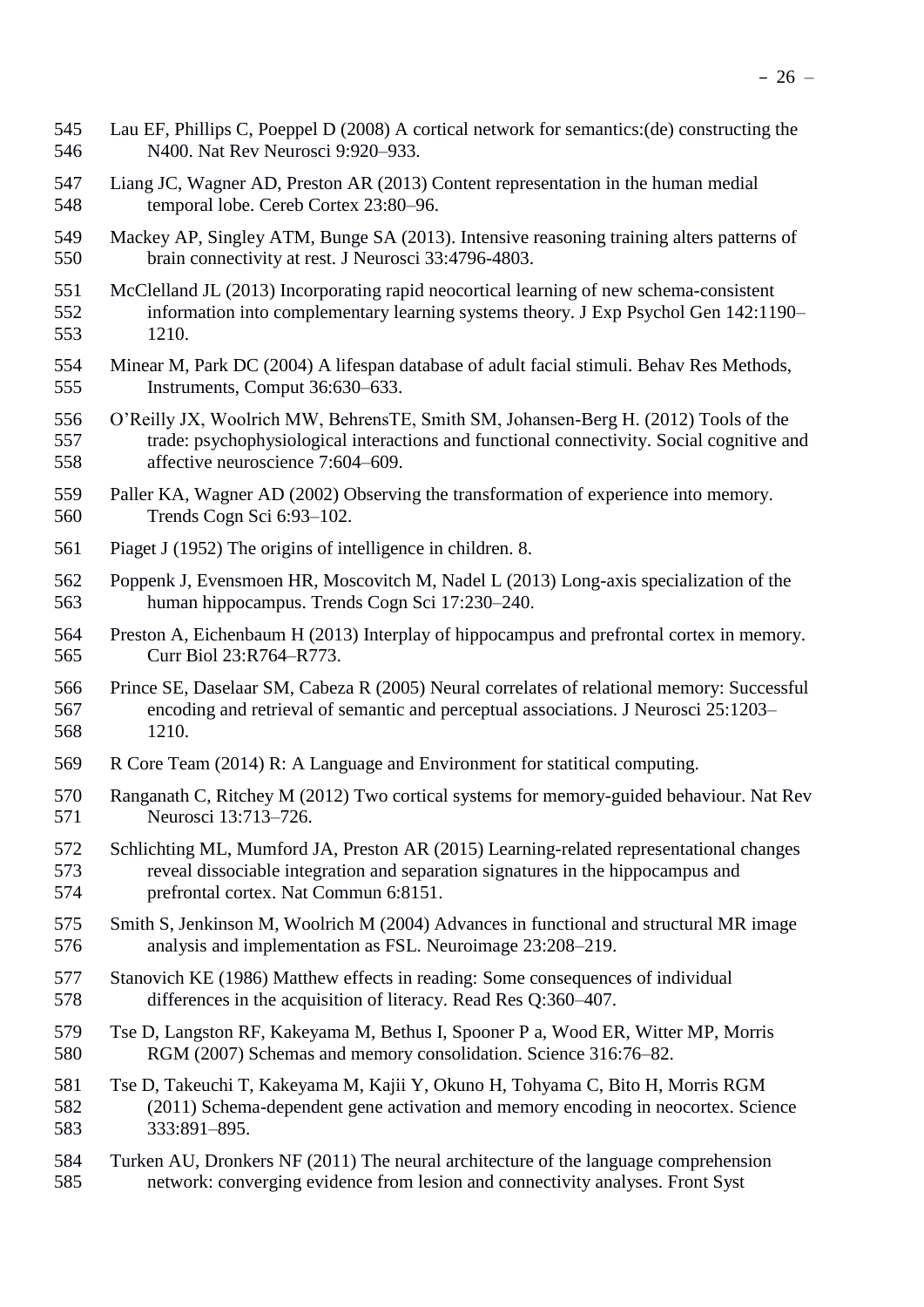- Neurosci 5:1.
- van Kesteren MTR, Rijpkema M, Ruiter DJ, Fernández G (2010) Retrieval of associative information congruent with prior knowledge is related to increased medial prefrontal activity and connectivity. J Neurosci 30:15888–15894.
- van Kesteren MTR, Rijpkema M, Ruiter DJ, Morris RGM, Fernández G (2014) Building on prior knowledge: Schema-dependent encoding processes relate to academic performance. J Cogn Neurosci 26:2250–2261.
- van Kesteren MTR, Ruiter DJ, Fernández G, Henson RN (2012) How schema and novelty augment memory formation. Trends Neurosci 35:211–219.
- Wagner AD, Schacter DL, Rotte M, Koutstaal W, Maril A, Dale a M, Rosen BR, Buckner RL (1998) Building memories: remembering and forgetting of verbal experiences as predicted by brain activity. Science 281:1188–1191.
- Wang S-H, Morris RGM (2010) Hippocampal-neocortical interactions in memory formation, consolidation, and reconsolidation. Annu Rev Psychol 61:49–79, C1–C4.
- Warren DE, Jones SH, Duff MC, Tranel D (2014) False Recall Is Reduced by Damage to the Ventromedial Prefrontal Cortex: Implications for Understanding the Neural Correlates of Schematic Memory. J Neurosci 34:7677–7682.
- Weiskopf N, Hutton C, Josephs O, Deichmann R (2006) Optimal EPI parameters for reduction of susceptibility-induced BOLD sensitivity losses: A whole-brain analysis at 3 T and 1.5 T. Neuroimage 33:493–504.
- Zeithamova D, Dominick AL, Preston AR (2012) Hippocampal and ventral medial prefrontal activation during retrieval-mediated learning supports novel inference. Neuron 75:168– 179.
- Zimmer H, Mecklinger A, Lindenberger U (2006) Handbook of binding and memory:
- Perspectives from cognitive neuroscience.
-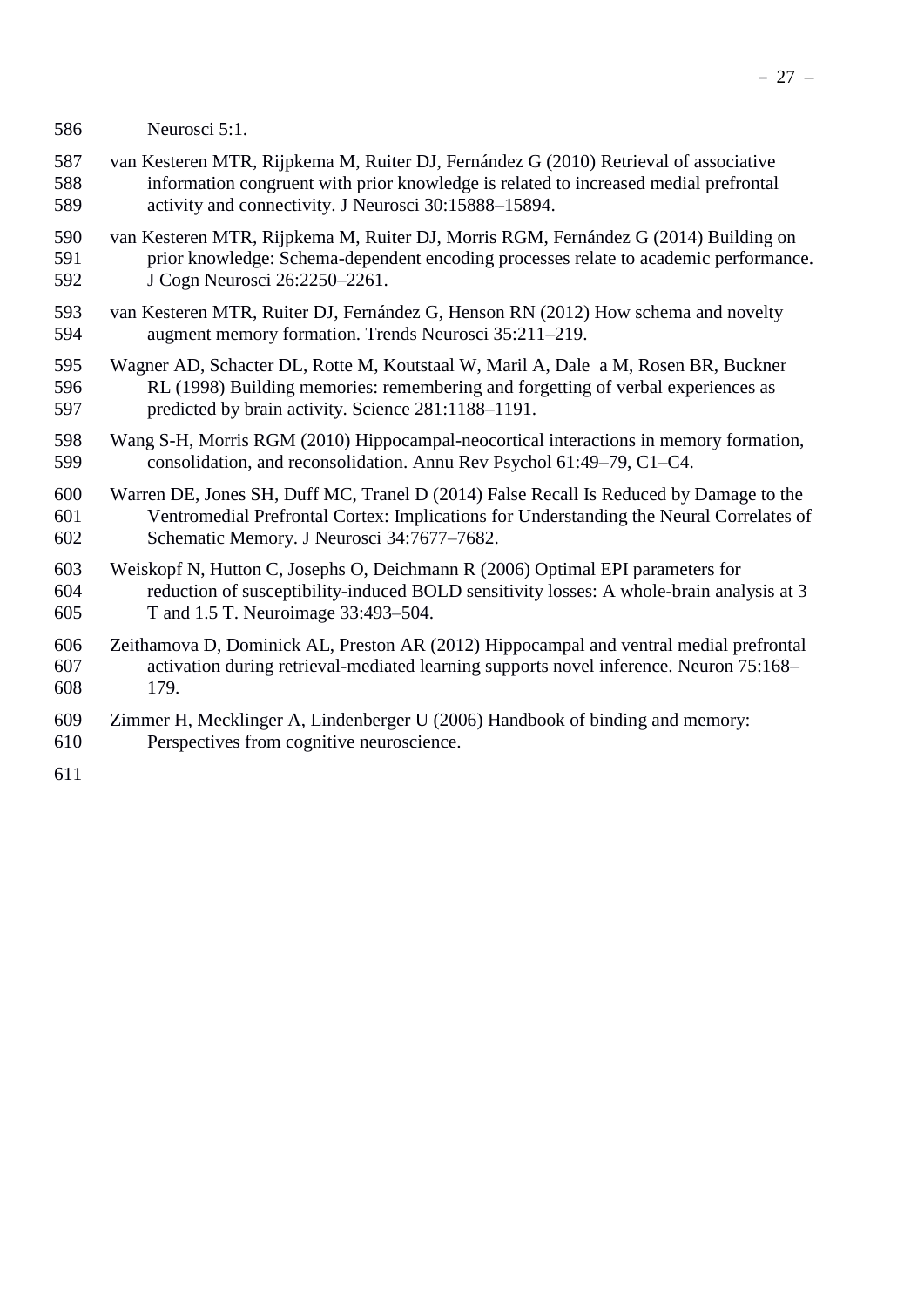### **Figure Captions**

 Figure 1 Memory Task. In the MR scanner, participants memorized face–word pairs, which were presented for 5 seconds each. Half of the words were diagnoses (left example) and half were first names (right example). Outside of the scanner, participants were presented with all of the studied faces, together with four first name or four diagnosis options, of which only one had been presented with the face during the encoding phase. The other three were familiar names or diagnoses that had been paired with other faces. The participants' task was to select the option that had been presented with the face during encoding.

- Figure 2 Correlation between medical knowledge gains and final exam score; memory performance. Gains in medical knowledge, assessed via the web-based learning platform, correlated with the final exam score (*r* = .53, *p* < .001). Gains in associative memory performance were more pronounced for face–diagnosis pairs than for face–name pairs. Standard errors reflect the pooled error term of the within-subjects F statistic.
- Figure 3 Time x condition interaction for SME in the right anterior HC. a) Reductions in the SME from pretest to posttest were larger for face–diagnosis pairs than for face–word pairs in a cluster of voxels in the right anterior HC (in red, peak voxel: 26, -8, -20; overlaid on the memory x time interaction for face–diagnosis pairs in yellow). b) Percent Signal Change of the time x condition interaction for SME in the right anterior HC. While the difference between subsequently remembered and forgotten events remained comparable across the two time points for the names condition, for the diagnosis condition, there was a significant memory x time interaction. This interaction was driven by the remembered trials that displayed decreased anterior HC activation. Rem = Remembered. Forg = Forgotten. c) Decrements of the SME for face–diagnosis pairs in this cluster of voxels correlated with individual differences in medical knowledge gains (*r* = .32, 639  $p = .04$ ).

 Figure 4 Time x condition interaction for SME in functional connectivity (PPI) between the right anterior hippocampus and the left middle temporal gyrus. Using the right anterior hippocampus as a seed, we found a significant time x condition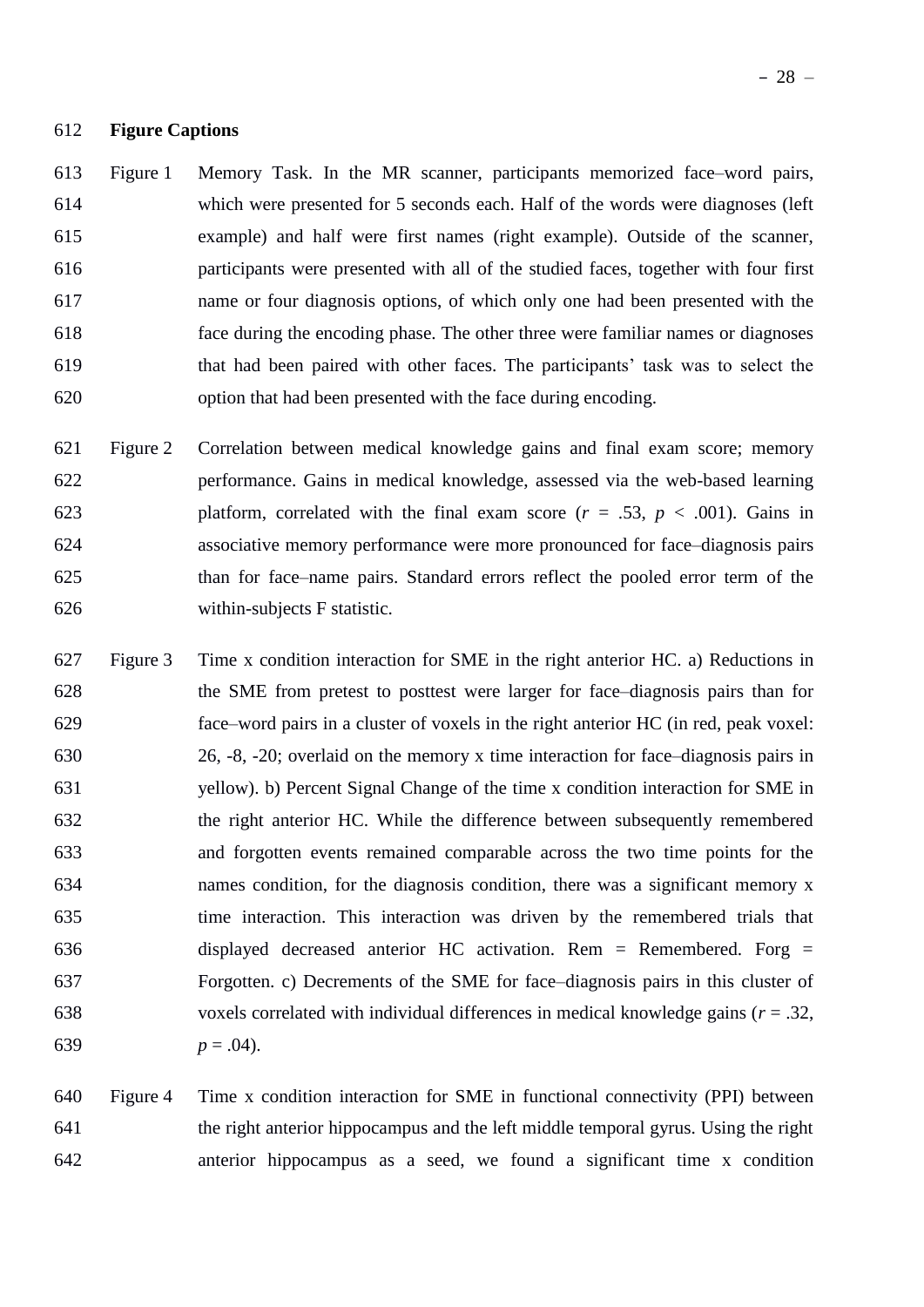interaction with the left MTG, which was driven by a stronger increase for face– diagnosis pairs as compared to face–name pairs.

Figure 1

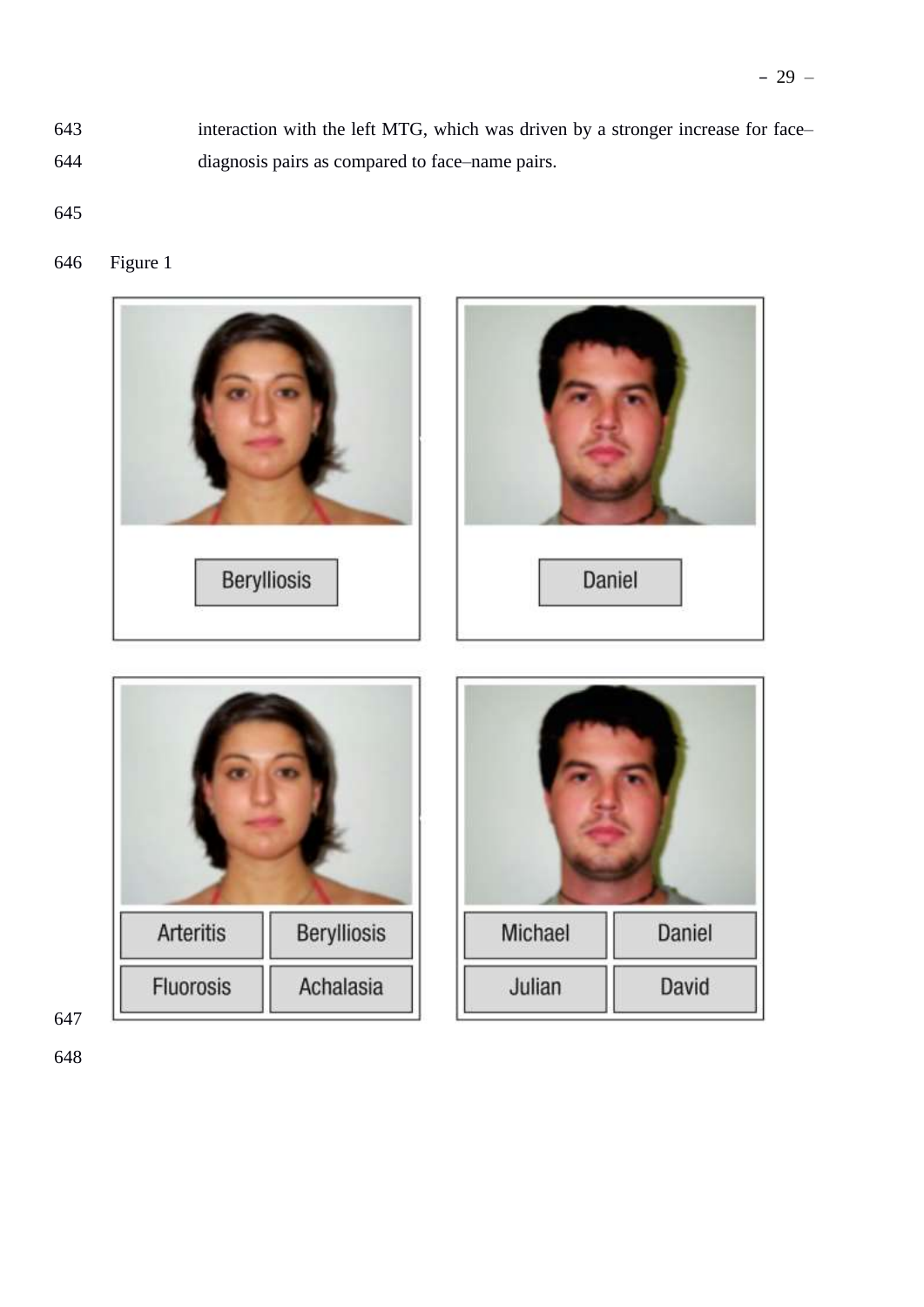







Figure 3



- 
- 
- Figure 4

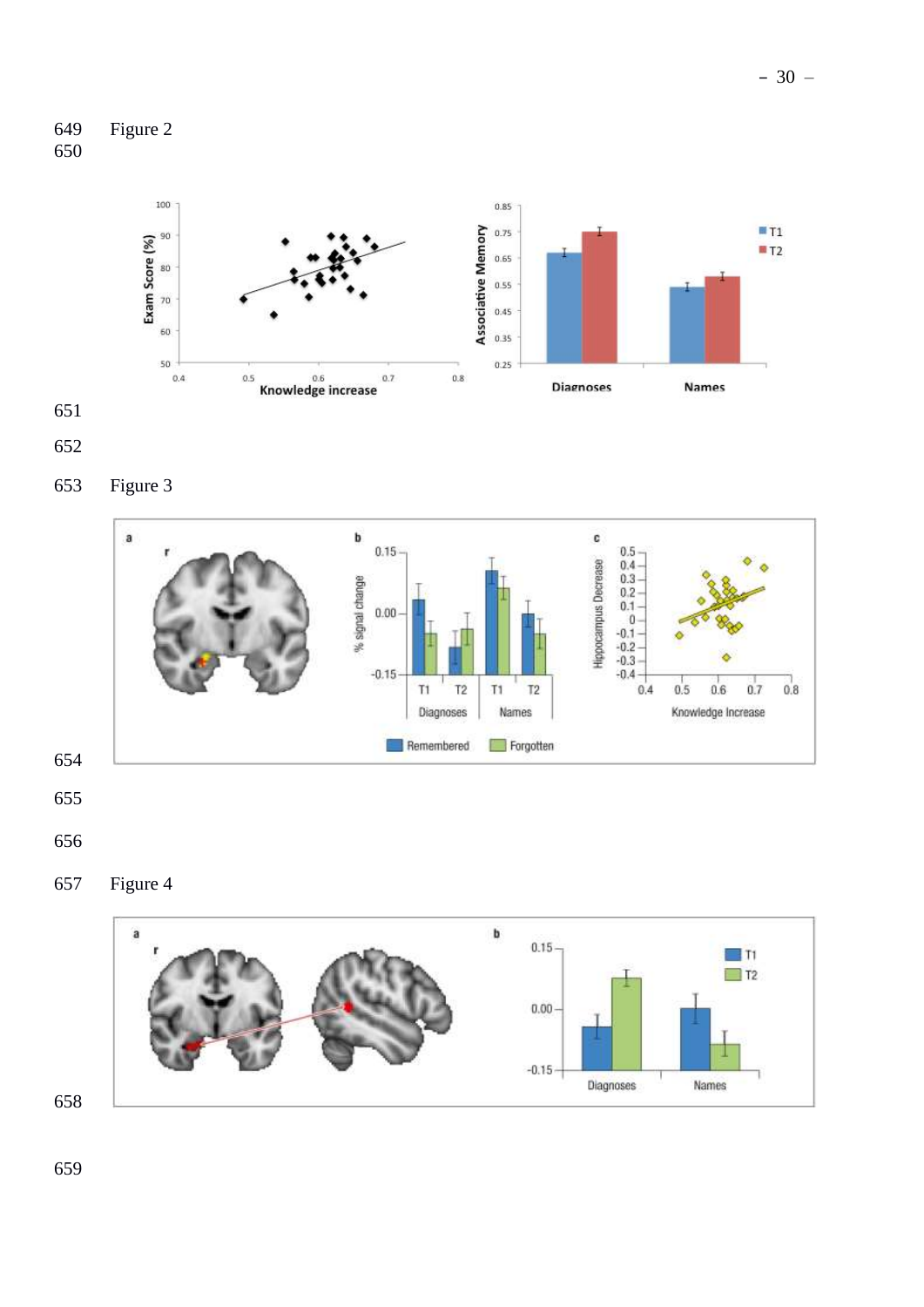Table 1. Regions exhibiting stronger activation at T1 for later remembered as compared to later forgotten diagnoses or names (Subsequent memory effect, upper part). Regions exhibiting a stronger subsequent memory effect for diagnoses than for names, and vice versa, 663 at T1 (Condition x Memory interaction). Voxel threshold:  $z > 2.3$ , cluster threshold:  $p < .05$ .

| $rem = remembered, for g = forgotten.$<br>664 |  |
|-----------------------------------------------|--|
|-----------------------------------------------|--|

| Region                                                                                                     | X     | y     | z     | # voxels | Z-Max |
|------------------------------------------------------------------------------------------------------------|-------|-------|-------|----------|-------|
| Subsequent Memory Effect (Rem > Forg) at T1                                                                |       |       |       |          |       |
| <b>Right Lateral Occipital Cortex</b>                                                                      | 34    | $-88$ | 18    | 3030     | 4.25  |
| Left Inferior Temporal Gyrus                                                                               | $-40$ | $-54$ | $-18$ | 2116     | 4.69  |
| Left Inferior Frontal Gyrus / Frontal Pole                                                                 | $-42$ | 42    | $-6$  | 1662     | 3.91  |
| <b>Bilateral Superior Frontal Gyrus</b>                                                                    | $-2$  | 52    | 44    | 1381     | 4.69  |
| Right Hippocampus / Amygdala                                                                               | 20    | -6    | $-14$ | 1010     | 4.27  |
| Left Hippocampus / Amygdala                                                                                | $-16$ | $-4$  | $-12$ | 509      | 3.88  |
| <b>Bilateral ventromedial PFC</b>                                                                          | $-4$  | 48    | $-14$ | 401      | 3.73  |
| Left Lateral Occipital Cortex                                                                              | -48   | $-70$ | 36    | 310      | 3.55  |
| <b>Right Inferior Frontal Gyrus</b>                                                                        | 56    | 34    | 12    | 256      | 3.60  |
| <b>Right Precentral Gyrus</b>                                                                              | 48    | 8     | 30    | 221      | 3.79  |
| Left Superior Frontal Gyrus                                                                                | $-6$  | 20    | 54    | 187      | 3.16  |
| Diagnosis (Rem > Forg) > Name (Rem > Forg) at<br>T1                                                        |       |       |       |          |       |
| <b>Right Angular Gyrus</b>                                                                                 | 54    | $-48$ | 28    | 246      | 3.37  |
| <b>Frontal Pole</b>                                                                                        | 32    | 64    | 6     | 220      | 3.31  |
| <b>Right Paracingulate Gyrus</b>                                                                           | 8     | 48    | 26    | 169      | 2.90  |
| <b>Bilateral Precuneus</b>                                                                                 | $-2$  | $-58$ | 62    | 158      | 3.13  |
| <b>Right Middle Temporal Gyrus</b>                                                                         | 70    | $-28$ | -8    | 148      | 3.36  |
| Name (Rem > Forg) > Diagnosis (Rem > Forg) at<br>Τ1                                                        |       |       |       |          |       |
| Left Lateral Occipital Cortex                                                                              | $-42$ | $-78$ | $-6$  | 382      | 3.28  |
| Left Precentral Gyrus                                                                                      | $-46$ | $-4$  | 46    | 227      | 3.63  |
| <b>Right Lateral Occipital Cortex</b>                                                                      | 38    | $-58$ | -6    | 224      | 3.78  |
| 665<br>666<br>667<br>668<br>669                                                                            |       |       |       |          |       |
| 670<br>Table 2. Regions exhibiting increases in functional connectivity with the left and right            |       |       |       |          |       |
| 671<br>anterior hippocampus, respectively, for subsequently remembered vs. forgotten episodes (i.e.,       |       |       |       |          |       |
| 672<br>SME in connectivity). Voxel threshold: $z > 2.3$ , cluster threshold: $p < .05$ . rem = remembered, |       |       |       |          |       |

673 forg = forgotten.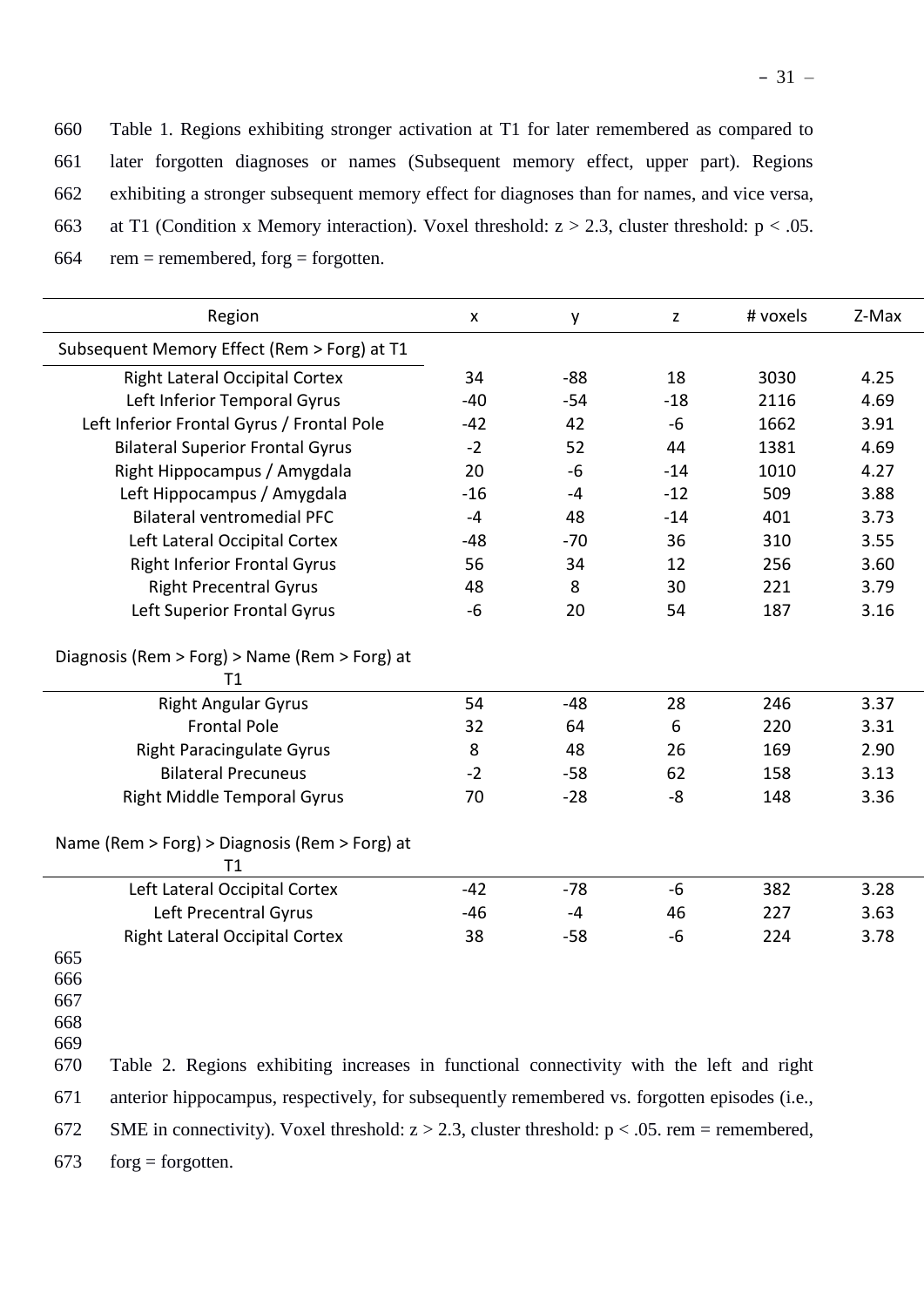| Region                                                     | $\pmb{\times}$ | y     | $\mathbf{Z}$   | # voxels | Z-Max |
|------------------------------------------------------------|----------------|-------|----------------|----------|-------|
| <b>Seed: Right hippocampus</b>                             |                |       |                |          |       |
| Face-diagnosis condition: memory (rem>forg) x time (T2>T1) |                |       |                |          |       |
| Left Middle / Inferior Frontal Gyrus                       | $-38$          | 40    | 30             | 1498     | 4.36  |
| Left Insular Cortex                                        | $-34$          | $-16$ | 14             | 1004     | 3.83  |
| <b>Right Superior Frontal Gyrus</b>                        | $\overline{2}$ | 54    | 40             | 772      | 3.56  |
| Right Frontal Pole / Medial Prefrontal Cortex              | 34             | 38    | -6             | 695      | 4.16  |
| <b>Right Lateral Occipital Cortex</b>                      | 58             | $-62$ | 6              | 478      | 3.7   |
| Left Middle Temporal Gyrus                                 | $-60$          | $-48$ | 8              | 440      | 4.09  |
| <b>Right Lingual Gyrus</b>                                 | 14             | $-66$ | $\overline{2}$ | 352      | 3.51  |
| <b>Right Postcentral Gyrus</b>                             | 16             | $-34$ | 74             | 181      | 3.35  |
| <b>Right Temporal Pole</b>                                 | 50             | 12    | $-12$          | 160      | 3.52  |
| <b>Right Putamen</b>                                       | 28             | 10    | -6             | 158      | 3.45  |
| Left Postcentral Gyrus                                     | $-10$          | $-36$ | 78             | 149      | 3.42  |
| Face-name condition: memory (rem>forg) x time (T2>T1)      |                |       |                |          |       |
| Left Frontal Pole / Medial Prefrontal Cortex               | $-6$           | 56    | 6              | 1999     | 4.13  |
| Left Postcentral Gyrus                                     | $-60$          | $-22$ | 20             | 215      | 3.8   |
| Left Postcentral Gyrus                                     | $-50$          | $-12$ | 28             | 191      | 3.58  |
| <b>Right Central Opercular Cortex</b>                      | 60             | 4     | $\overline{2}$ | 166      | 3.45  |
| Left Precuneus                                             | $-6$           | $-58$ | 42             | 150      | 3.41  |
| <b>Right Precentral Gyrus</b>                              | 64             | 6     | 26             | 148      | 3.67  |
| <b>Seed: Left Hippocampus</b>                              |                |       |                |          |       |
| Face-diagnosis condition: memory (rem>forg) x time (T2>T1) |                |       |                |          |       |
| Left Frontal Pole / Inferior Frontal Gyrus                 | $-38$          | 44    | $-4$           | 1975     | 4.13  |
| Bilateral Superior / Medial Prefrontal Cortex              | $-2$           | 58    | 26             | 357      | 3.28  |
| <b>Medial Prefrontal Cortex</b>                            | $-10$          | 38    | $-10$          | 354      | 3.25  |

Left Middle Temporal Gyrus -58 -48 8 317 3.53

– 32 –